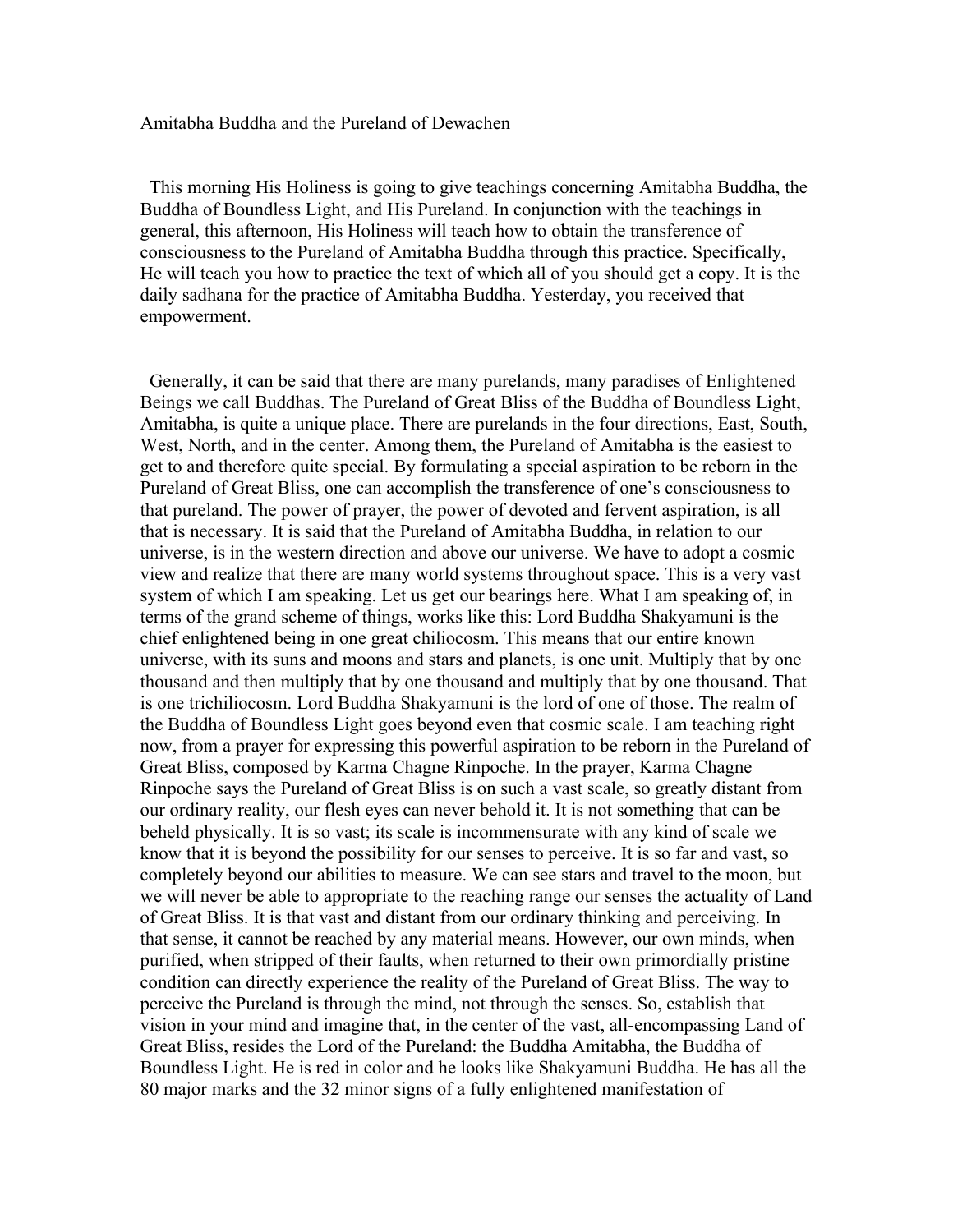nirmanakaya. He has, for example, the crown protuberance that you see on the statues and thangkas of Lord Buddha. He has wheels on His hands and so forth, so, as you can see there are many different signs. He holds His hands in the posture on meditative equipoise, the Dhyana Mudra, and in His hands is a begging bowl. He looks quite like Shakyamuni Buddha, only His skin is a deep, ruby red color. He is resplendent and radiant. He sits on top of a lotus and moon seat. Behind His back is the Wish Fulfilling Tree. To His right is Lord Avalokiteshvara, Chenrezig, white in body color. To His left is Vajrapani, the Lord of Powerful Means. These are the three chief lords of the Pureland of Great Bliss. To give a little bit of history of the formation of the Pureland of Great Bliss of Buddha Amitabha, it is a pureland, which has no flaws. It is perfect in every way. The realization of that pureland did come without cause. What was this cause of this perfect paradise? Very many aeons ago, before he was a Buddha, the Buddha Amitabha was a monk whose name was Dharmakara, which literally translated means 'the origin of Dharma'. When He was in training as a bodhisattva, He formulated a series of prayers, or powerful aspirations, about the way things should be when He becomes completely enlightened. He said, "There are so many purelands that exist and can be reached by those sentient beings who abandoned non-virtue, who accumulated a great deal of merit, and assiduously practiced the Dharma. They can reach those purelands, but that is very difficult. What about all those who have not abandoned non-virtue, who have not accumulated a great deal of merit, and cannot practice in a rigorous way? Let me establish a pureland that can be easily reached by them. May I liberate all those sentient beings who don't have those supernal qualities of the practitioners that reach the other purelands of all the other Buddhas." There are many versions of the prayer (or vows), of Amitabha Buddha formulated when He was Dharmakara. There are 500 different versions of the prayer in Tibet alone. In China there are many texts concerning the formulation of the Great Vows of Amitabha. In general, it can be said that all of His powerful aspirations can be subsumed under 48 Great Vows. The Pureland of Great Bliss was brought into reality because of one of the 48 Great Vows. This is the cause for the existence of Pureland of great Bliss. This pureland does not exist causelessly, nothing does. The cause for it was the activity of the bodhisattva who became the Buddha Amitabha. In general, all the Buddhas hold all sentient beings in the core of their heart with love and compassion. Out of their great compassion, they formulate powerful aspirations. They make great vows. They work through many lifetimes; while in training as bodhisattvas before they became Buddhas to affect all sentient beings in vast variety of ways. Just as you can create fire by rubbing two sticks together, long enough and hard enough, so, by the accumulation of merit and primordial wisdom, anything can be accomplished. What was accomplished, in this case, was the establishment of the Pureland of Great Bliss in the western direction of our universe by the Buddha Amitabha through His vast store of merit and primordial wisdom. Let us, again, examine the metaphor of the two sticks that are needed to create fire. Fire does not spring automatically from one stick. You need two sticks and you need the effort of rubbing them together in a particular way over a period of time. Eventually a spark leaps from the conjunction of the sticks and fire begins. In a similar way, all phenomena, all reality, all dharmas, manifest by the conjunction of emptiness and interdependent origination. Everything is totally interrelated with each other thing. That is called interdependent origination. That is one stick. The other stick is emptiness. : The truth of emptiness, the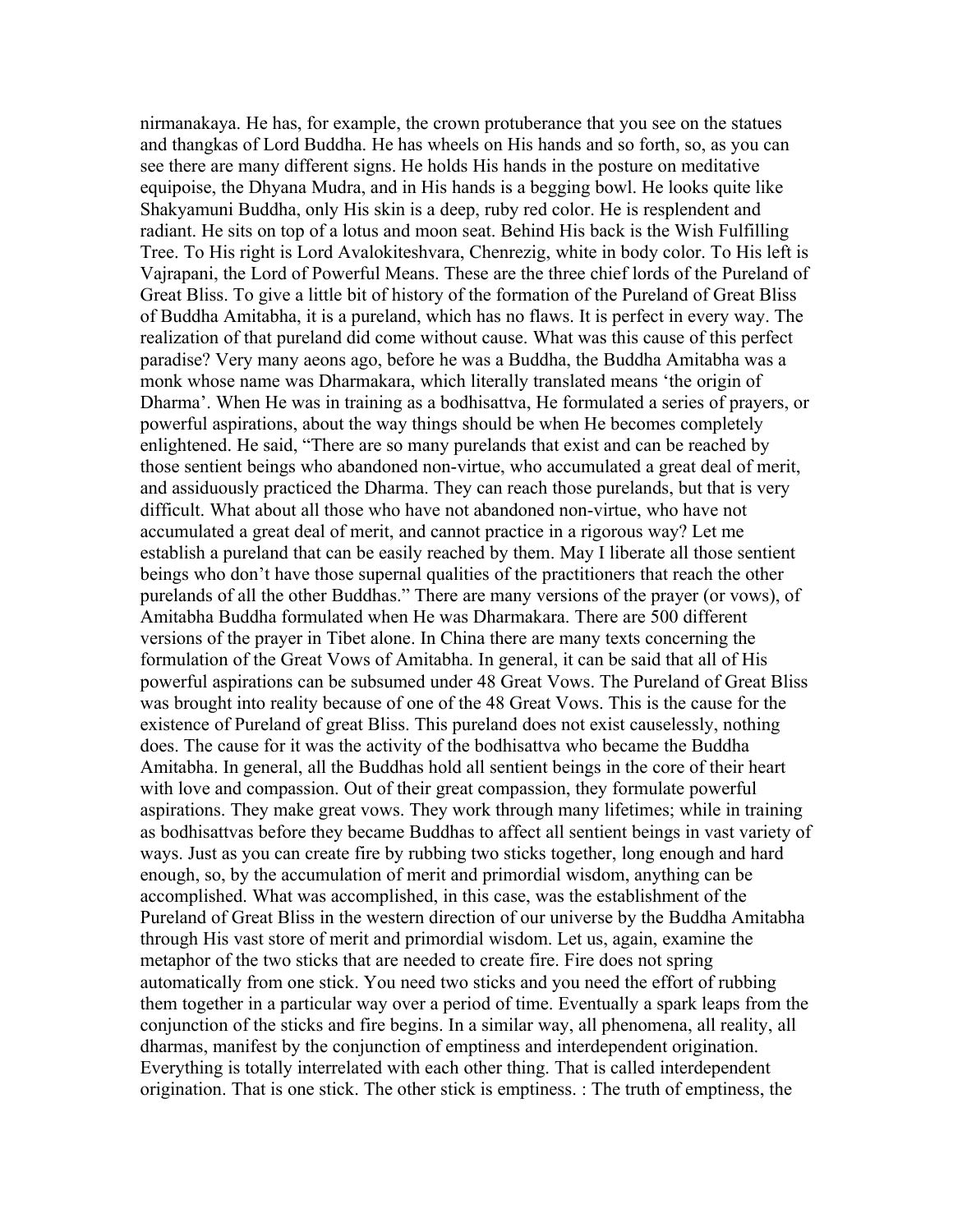complete lack of inherent existence of any phenomena. The two sticks together, are the actual nature of reality. This is true of everything, of all realities. Leave aside the pureland for a moment and let us examine the realm in which we live. Our world is the same. Our world is the product of non-dual union of clarity and emptiness, of appearance and emptiness. Things appear in a completely unimpeded way, and yet they have no essence. Their essence is empty. That means that all possibilities of experience derive from the non-dual union of appearance and emptiness. Let us examine the manifestation of our world or of the pureland. Everything is not a mere emptiness because it appears, does it not? We can clearly see everything. Everything seems to have existence and everything seems to have a material basis in our world. That is the side of the equation indicating the clear manifestation of phenomena, of experiences . However, that side could not be if it were not for emptiness. If anything, at all, had solid substantial, material, inherent existence, nothing could exist. It is because of emptiness that things can manifest as appearances. Only because there is emptiness, can anything exist at all. Without emptiness, there would only be one indissoluble monolithic blob. There would only be one thing, if that. Nothing could possibly come into relative existence without the ultimate grounding in emptiness. Therefore, it is because of emptiness that our world exists. Because of emptiness, the Pureland of Great Bliss was established through the power of the aspiration, the accumulation of merit, and the primordial wisdom of the enlightened being Amitabha. This is quite difficult to understand if you are new to Buddhism, I understand that, but it is only because there is emptiness that there is appearance. Lets us now continue with our examination of the particular qualities of the Pureland formulated by the aspiration of Amitabha Buddha know as the Land of Dewachen. There are many other buddhafields, as has been said, but in order to reach them, one must attain quite an exalted status. For example to reach the pureland of another Buddha, it is necessary to be a tenth stage bodhisattva, or approaching the portals of complete and perfect enlightenment, and to have accumulated a great deal of merit. It is very difficult for ordinary sentient beings to aspire to this. For us, Amitabha Buddha formulated His great powerful prayers of aspiration. Although His Pureland seems to be quite far from our world, it is relatively easy to reach for sentient beings like us. This is due to the power of Amitabha Buddha's prayers and vows. As was said before, there exist many versions of the vows, prayers, and aspirations of Amitabha Buddha. To briefly encompass them in a single statement, it need be said that the essence of the vows, prayers, and aspirations are: "May a Pureland be established that is reachable by ordinary sentient beings of impure karma, beings of karmic evil, who have not abandoned nonvirtue." When you reach the purelands of other Buddhas, because of exalted status before going there, you become enlightened. In the case of Dewachen, you can get there, but it does not mean you become enlightened. What happens is that you will not revert to cyclic existence, rather, you will have, instead, all the positive and auspicious conditions for the accumulation of merit and primordial wisdom. You will be able to abandon all non-virtue there and practice to tame and train your mind until such point you are ripe for enlightenment. That is then a general introduction to the Land of Great Bliss.

 Now I will give an explanation of prayer aspiring to be reborn in the Land of Dewachen composed by Karma Chagne Rag-Astrs Rinpoche. To begin with, I will start with a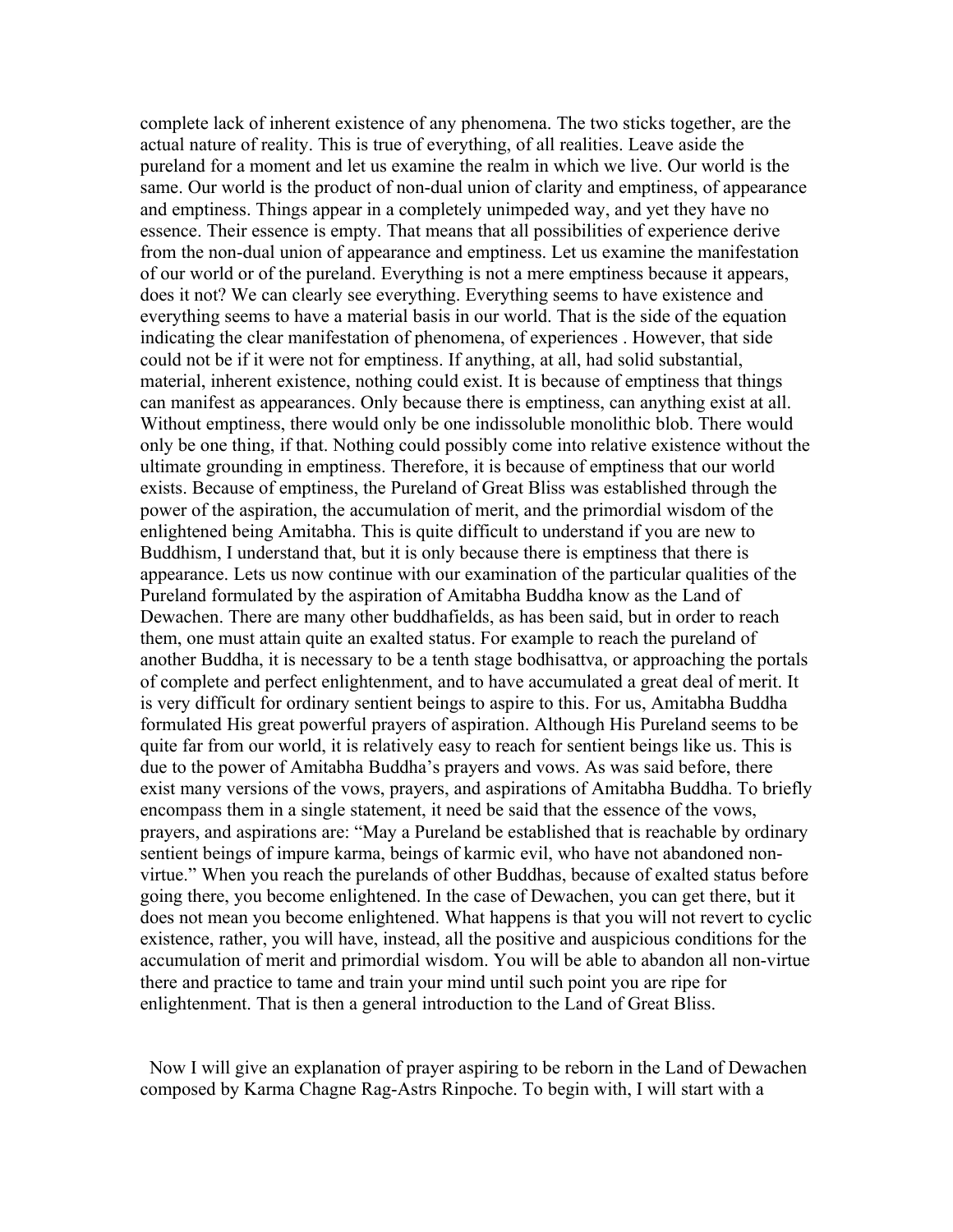description of the topography of the Pureland itself. The earth is not like the earth on our world. It is not, rough, and covered with stones. It is completely smooth and completely even. It is composed of jewel dust. In the Pureland of Great Bliss, you always have a feeling of expansive view. It is very vast. There are no alterations of light and shade. A universal all-pervasive light derives from the physical form of the Buddha of Boundless Light, Amitabha. The entire realm is infused with the luminosity of the enlightened body of Buddha Amitabha. The ground is not hard. It is soft and if you fall on it, you would bounce. You would not stub your toe. Everything is very soft in Dewachen. As for the flora of Dewachen, trees, which are abundant, are wish fulfilling jewel trees, trees that grant you whatever you need. The branches are filled with birds of various kinds. They are all emanations of Amitabha Buddha. They have beautiful melodious voices. Rather than ordinary bird song, they sing Dharma teachings in such a way as to delight and pacify the mind. Everyone there who hears the melodious sound of the Dharma become peaceful, happy, and content. There are many rivers and streams, brooks and rivulets. The water is not ordinary water. It is perfume. There are pools where you can rest and have a dip in perfumed waters. The land is filled with gloriously scented lotus blossoms, which open and emanate, from the pollen heart of each lotus, an abundance of light rays. On the tip of each light ray, is a Buddha. The Buddhas all teach the Dharma. They teach the Dharma in such a way that the mind is completely stripped of any negative emotions. In the Land of Dewachen, there is no sickness, no poverty, no old age, and no death. There is no distinction between one being and another. All are equally beautiful. All are equally replete with all positive qualities. There are no faults, no lacks, no stains, no suffering of any kind, not even the word 'suffering' can be heard in the Pureland of Great Bliss.

 The way to take birth in Dewachen is to formulate a great faith and aspiration concerning the Pureland, and have a desire to be born there. When you give birth there, you are not born through any ordinary process. In our world, we all arrive in pain and travail in sorrow. Birth is a painful process here. In Dewachen, you are not born through a womb, but rather you are magically born in the pollen heart of a lotus blossom. If you pray with single-pointed concentration and great fervent faith to be born there, you will be born there. If you harbor any doubt, you will still be born there, but you will be born inside a closed lotus blossom. You are bathed in the effulgent light of the Buddha but you cannot see all the qualities of the pureland and you cannot wander about at will. You are in the closed lotus blossom until the last vestiges of doubt and negativity are eliminated. Then the lotus blossom will open. If you have no doubt whatsoever you are born in an open lotus. This pertains to the type of aspiration you make to be reborn in the Pureland that you make at the moment of death. Keep in mind this very important distinction between the two different births in the Pureland. It is very important to formulate the proper aspiration of rebirth at the moment of death. Do this powerfully without any doubt. If you allow doubt to enter your mind, you will be born in the closed lotus blossom. If you formulate this powerful aspiration at the moment of death then, without any intervening experience, take birth in the pollen heart of an open lotus blossom in the presence of the Buddha of Boundless Light, Amitabha. One of the marvelous qualities of being reborn in the Pureland of Great Bliss is this: if you had read the 'travel brochures' for other purelands, you could go there immediately just wishing it. You can magically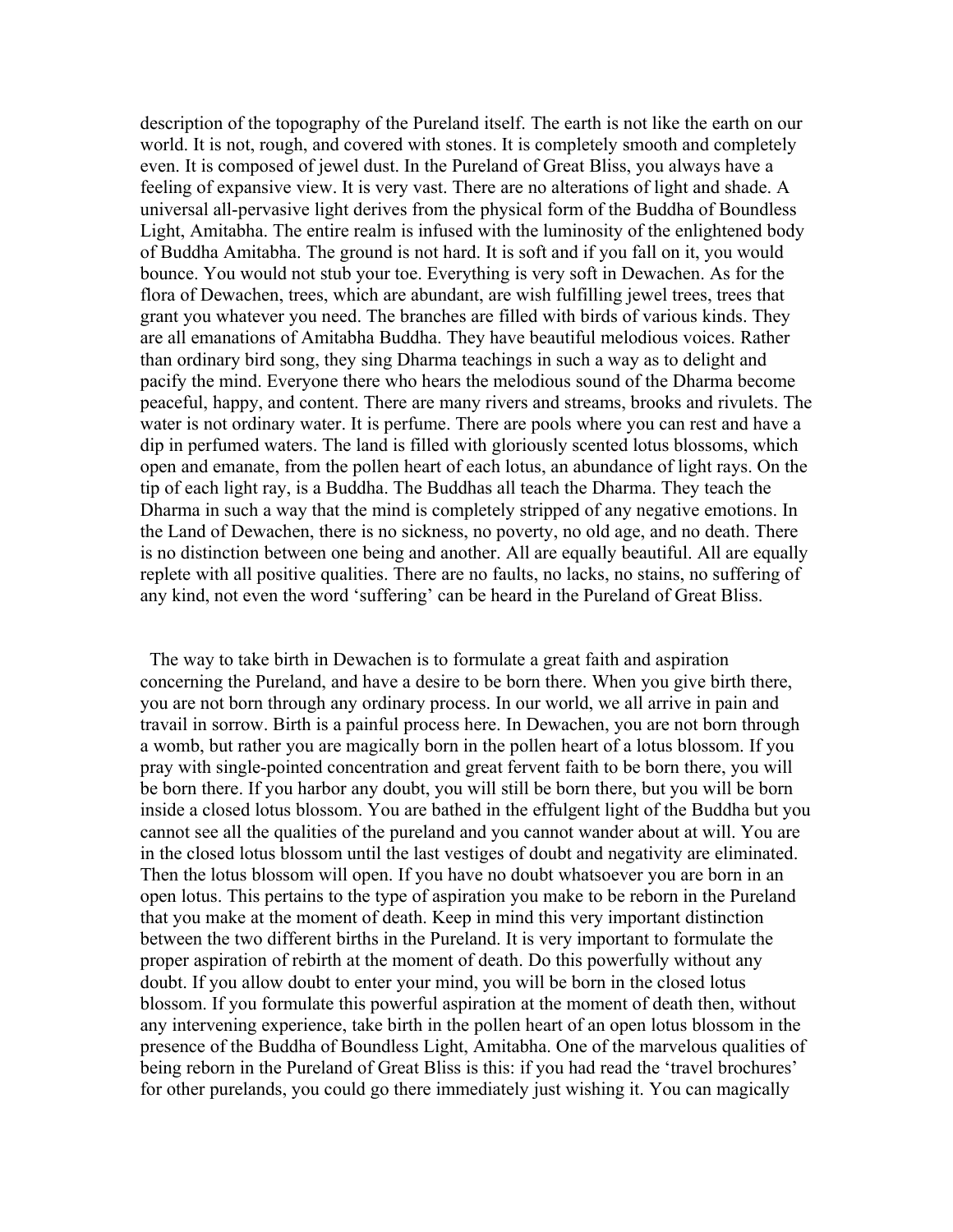transport to any of the other purelands by simply formulating the wish to go there. From this world, you cannot immediately go to any other pureland, but from the Pureland of Great Bliss, you can. You have passport, visas, and all tickets necessary to go to any pureland of any Buddha, in any direction any time you wish.

 When you take birth in the open lotus blossom, you are not perfect yet. You have eliminated all negativities from your mindstream, but you take birth in a form that possesses many positive qualities that are like those of a Buddha though you are not yet a Buddha. You are born with a resplendent golden body. You have telepathic and extrasensory powers. There are five types of extrasensory powers you enjoy. Another quality you possess as a neonate is all the things that you need to offer to the Buddhas you now perceive with your physical eyes are automatically manifested from your hands. Thereby you can easily accumulate merit and perfect it to accumulate wisdom. Furthermore, the accumulation of merit and wisdom results, ultimately in Buddhahood takes place very quickly in the Pureland of Great Bliss. As opposed to other purelands, the process of accumulating merit and wisdom is very rapid in Dewachen. Buddha Shakyamuni himself said: "Therefore to pray to be reborn in Dewachen accumulates as much merit as if you were to offer the seven types of jewels and other precious substances filling the three thousand fold world systems (mentioned earlier)." In general, we can say that any sentient being that hears the name of Amitabha Buddha (in accordance with Amitabha Buddha's Great Vows) formulates the aspiration to be reborn in Dewachen and engages in that practice can be reborn in Dewachen. It is more difficult for those who have accumulated the negativity of the five inexpiable sins . Still, even for such great sinners, if they practice strongly, it is possible for them even to attain rebirth in Dewachen. In brief, concerning the teachings of the Buddha Amitabha and the Pureland of Great Bliss, in all Mahayana countries this practice is very prevalent. Why is this so? It is because of the nature of the vows of Amitabha Buddha. The practice of Amitabha Buddha and the Pureland is geared to ordinary people. Anyone can engage in the practice. You do not have to be a great exalted being who has abandoned all non-virtue. You do not have to be a superb practitioner. Depending upon the power of the vows of Amitabha Buddha, you can engage in this practice. This is a Sutrayana practice. Therefore, it is something that can work for anyone. It is very democratic and it is available to all.

#### Question and Answers

 Q... "Are there opportunities, once you have obtained birth in the Pureland, to return to this world to help sentient beings attain enlightenment?"... A... "The purpose of attaining rebirth in the Pureland of Great Bliss is to attain Buddhahood. Therefore, the meaning of the Pureland of Great Bliss is that you have attained all the conditions that are auspicious and are militate towards the gaining of complete and perfect enlightenment. When you become completely enlightened, it is not one-sided enlightenment that rests in Nirvana. It is the Mahayana enlightenment which, grounded in emptiness, realizes that nirvana and samsara are something not to attach to. The keynote of all Mahayana practice is Great Compassion. The Pureland, itself, was established through the power of the Great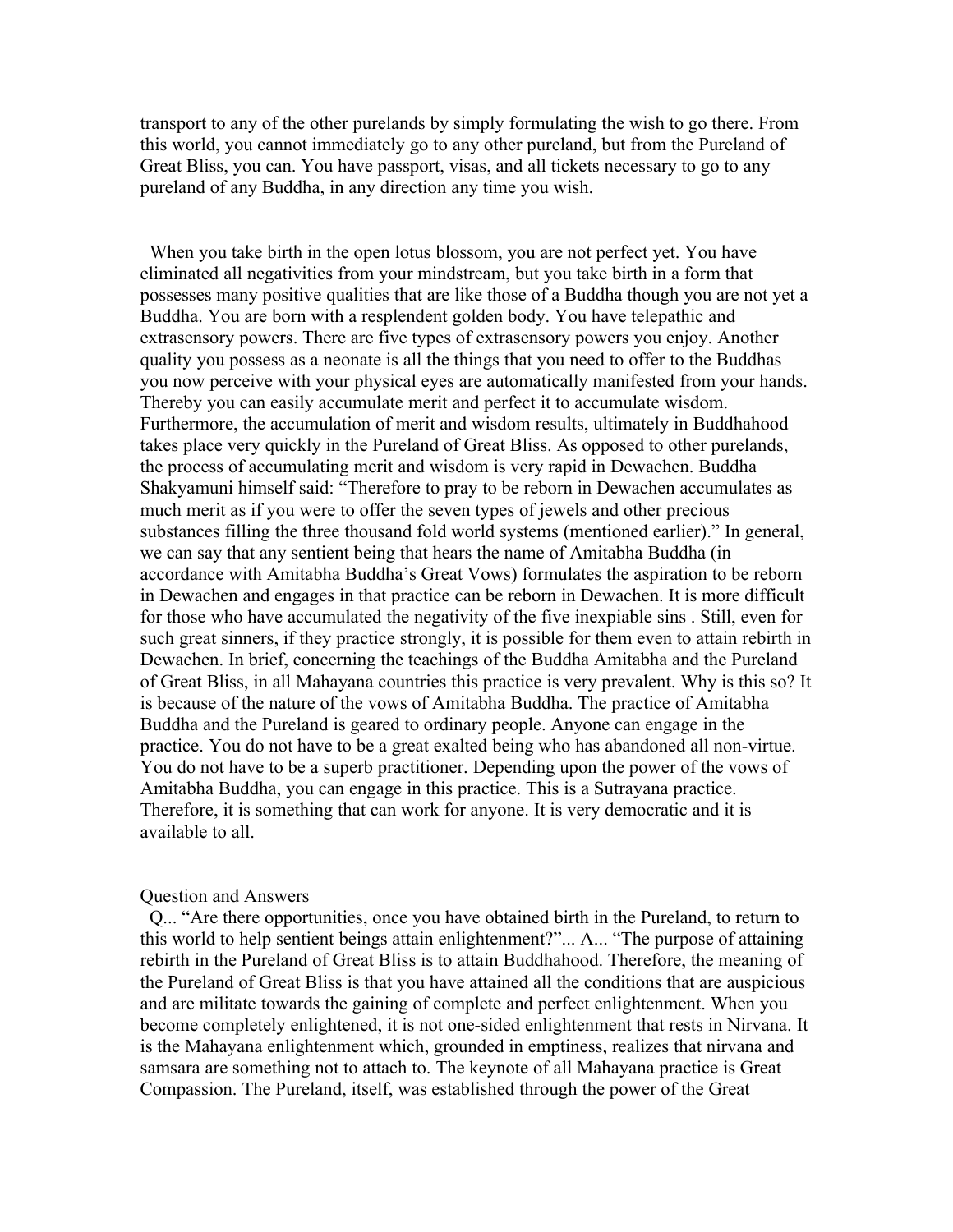Compassion of Amitabha Buddha. If you realize emptiness, then, compassion automatically manifests. That emptiness and compassion, together, which constitute Buddhahood, also constitute complete and perfect freedom. That is, finally, the meaning of freedom. When you become that free, you are not restricted to the Pureland of Great Bliss. You can to any pureland you want. You can enact any other mode of manifestation you desire. You manifest ceaselessly in an infinite variety of ways for the welfare of all living beings."

 Q... "On the one hand it sounds very simple to achieve rebirth in Dewachen. On the other hand, in order to have that true bliss at that moment one would have to have to establish oneself, truly wishing to achieve bodhicitta in one's being. So that it seems to be the great challenge of being here is to establish the wish to help other beings and not just oneself. So perhaps it is not so easy."... A... "The taking of rebirth in Dewachen is only difficult if you committed one of the Five Inexpiable Sins of Great Retribution. If you have not committed one of them, then is quite easy, because all you need to do is to depend upon the power of the forming of powerful aspirations to have rebirth in Dewachen. What that does is to unite you with the antidote to all your other obscurations and non-virtue. That is the power of the vow of Amitabha Buddha. The other element kicks in when you formulate the aspiration to connect with this practice and to be reborn the Pureland. Another reason why it is quite easy to attain rebirth is that the moment of death is every moment. The Dharma teaches that all things are in a state of flux. All things are impermanent and tending towards death all the time, therefore in every moment, something dies and something takes rebirth. How your mind is directed is how your experience will be. Your present thought will lead to your subsequent experience. If you establish a continuity of aspiration from moment to moment, understanding that any moment could be the moment of death, at every moment you yearn to be reborn in Dewachen, you establish that continuity of aspiration. That will be your experience. The cause in that moment will create the effect in the next moment. Everything is mental transformation (His Holiness speaking in English)."

 Q... "Rinpoche, can you tell us more about the light in closed lotus? How does that light them?"... A... "The light bathes all and everything in the Land of Great Bliss. Like everything else, in and about the Land of Great Bliss, it is an emanation of Amitabha Buddha. It is all part of Amitabha Buddha. Everything that is perceivable in Dewachen is an extension of Amitabha Buddha. The light is the Light of Compassion. It is Light of Compassion that ripens sentient beings."

 Q... Unintelligible... A... "The formulation of the prayer to take rebirth in Dewachen is an individual matter. You cannot develop an aspiration on someone else's behalf. However, you can help someone else by repeating to them the name of Amitabha and acquainting them with the existence of Amitabha in the Pureland. It is said that even hearing the name Amitabha is very beneficial. Another thing you can do to help others is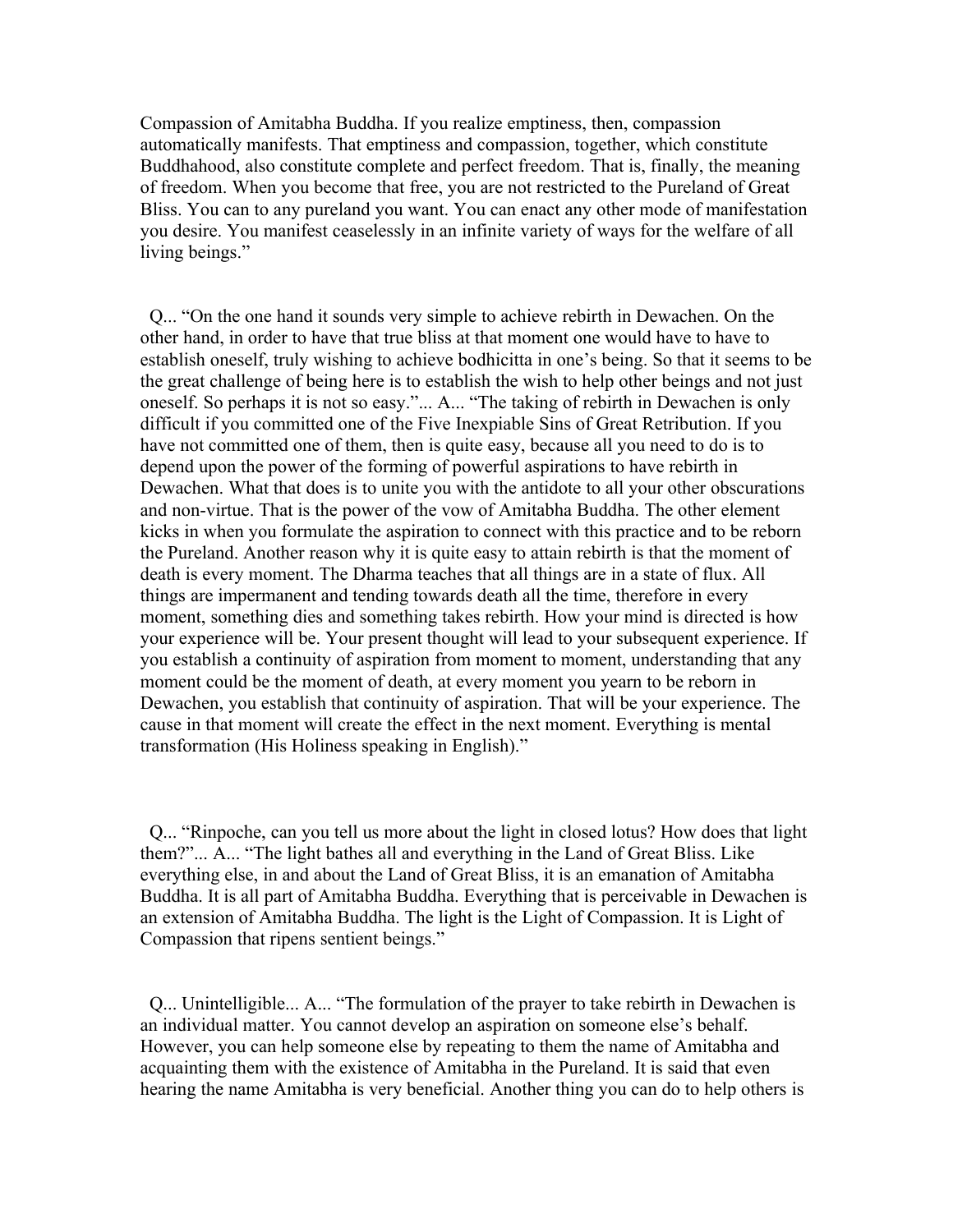at the moment of another's death that you can do Amitabha practice of various kinds. For example, at the moment of death you can do Ph'owa, and that is a practice of transferring that person's consciousness from their dying body. Other rituals and pujas are done at that time. There is one called Shitje. It is ritual done at the moment of death. Many things can be done even if the person has already died. Their consciousness principle is addressed and instructed in various ways."

 Q... Unintelligible question from the audience... A... "We have to talk a little about emptiness. The teachings of emptiness in no way claim that what we perceive does not exist absolutely. We are not saying that things made of atoms and molecules and have material reality literally do not exist, and in that sense, illusory. We are saying that they have no self-nature. They have no inherent existence. They have no solid, substantial, reality that corresponds to their mode of appearance. They seem to be inherently existent, yet they are not. This is the teaching of the great Middle Way School, Madhyamika. There a couple of different schools of thought here, the Mind-Only School (Cittimatra) says that everything is mind. The only thing that truly exists is the mind itself and everything else is a projection of the mind. Mahamudra teachings say that the actual nature of reality is such that it transcends postulation of either existence or non-existence, or both, or neither. This is called the 'Four Extremes'. The Mahamudra view transcends them. From our relative level of truth in Tibetan they say 'Kun-Zop Dempa' which is a fascinating phrase . 'Dempa' means truth. 'Kun-Zop' means completely false. Therefore the 'completely false truth', the relative truth is a result of our mistaken perception. We perceive things to have inherent existence when they really do not. Our minds grasp at what we perceive as solid and real. Because of that mental grasping, we reify that which is in fact empty. That is a mistake. That is an error. All appearances are our experience. They are experienced by and in our own minds. Other than that, there is no possibility of experience. All external appearance is a mental projection in the sense that it is experienced by the mind. It has no solid inherent existence from its own side. That is a mistake in perception."

 Q... "Is there any way in which one can be in the Pureland, aside from literally at the end of existence. On the other hand, is this something that can be reached in this present existence? Can the Pureland be accessed in this life?"... A... "Yes, when the last breath has been exhaled, before the next breath is inhaled. At that moment, there is a death and a rebirth. You can experience the Pureland there in the interval between breaths."

 Q... "Rinpoche, you say that you can experience the Pureland in that interval, in that case, what is the Pureland?"... A... "What is the Pureland really? The Pureland is one's own stainless primordial awareness. If, from moment to moment, you regain and retain your own primordial enlightened nature: that is the Pureland. Everything comes from your own mind. Understand that, remain there: that is the Pureland."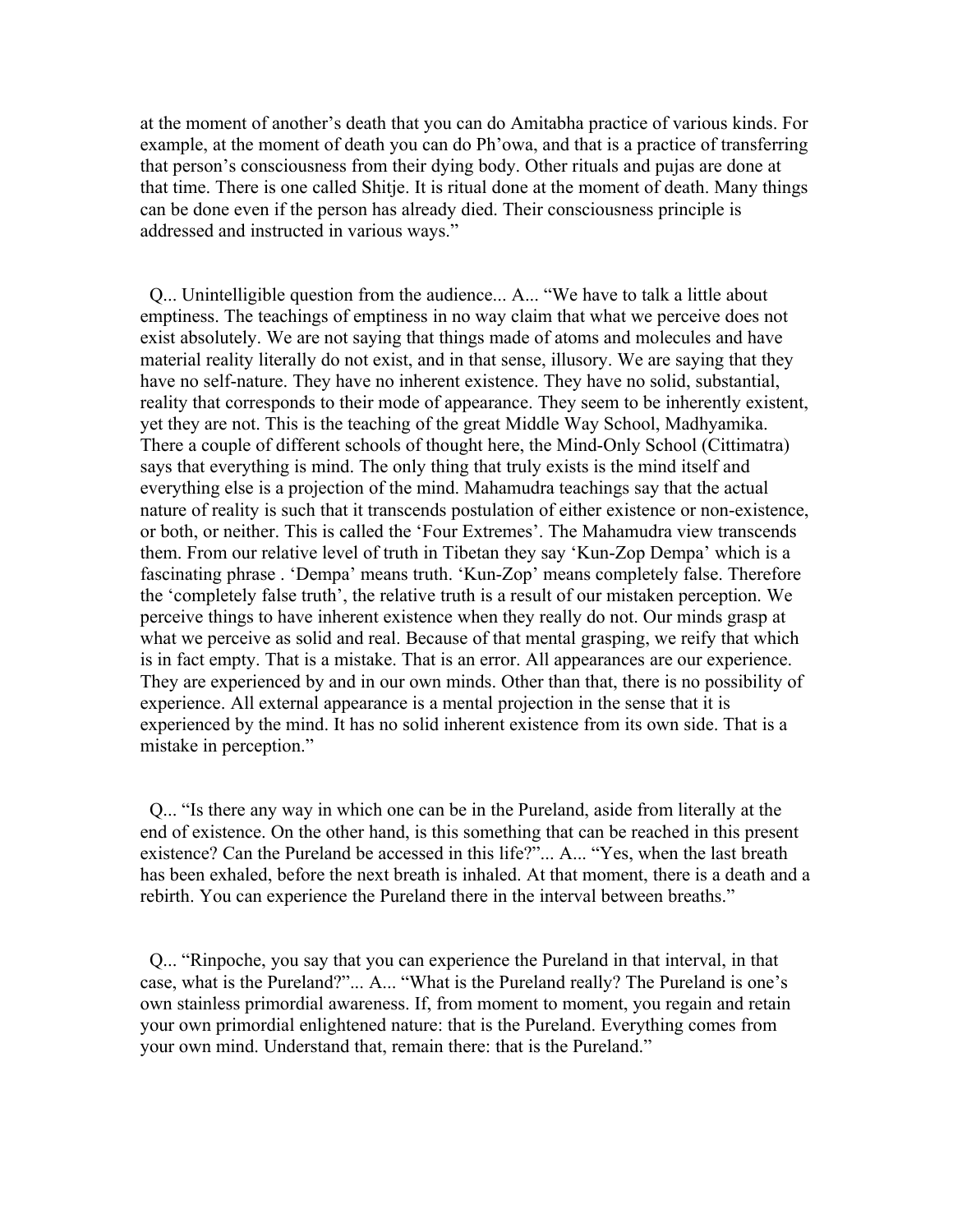Q... "If interdependent origination arises in emptiness. Then, how can this be if there is no elaboration in emptiness?"... A... "Emptiness and interdependent origination are nondual. They are one. Even to say non-dual is to miss the mark, because that implies that there might have been a duality that was overcome. From the beginningless beginning, they have always been one. There is no difference between them. It is not like there are two divisions. When you see emptiness and interdependent origination dualistically, it is the extrapolation of samsara, cyclic existence. Overcome duality and you see cause and effect at the same time. Then everything arises together. That is complete, non-dual emptiness and interdependent origination. In the text, many examples are used to illustrate this truth of the non-dual union of emptiness and interdependent origination. Nevertheless, let us take, for example, this cup. As a relative manifestation or appearance that be experienced by our perceptual mechanisms, the cup is something that is composite. It is made of smaller particles. Is it not? It is made of atoms and molecules that become particular substances: earth, air, fire, and water. All of those things are combined in such a way as to produce what we call a cup. Then it is decorated, painted, and carved. That is something that is made in Tibetan we say 'Dütshe': composite, something that has been created. Causes and conditions have been brought together in such a way to create a relatively existent manifestation that we can use and interact with and perceive as what we call a cup. However, from its own side, independent of causes and conditions, there is no 'cupness'. There is nothing arising as the 'cup' in and of itself apart from that entire process of causes and conditions coming together. It has no essence. Its essence is empty. In the 'Prajña Paramita Hydraya' Sutra, the 'Heart Sutra', it says "Form is emptiness, and emptiness is form. Other than emptiness there is no form, other than form there is no emptiness." All phenomena have that exact same nature. Whatever is experienced within either cyclic existence, or its transcendence, has that exact same nature. Its essence is empty and it is experienced as a result of interdependent origination. To perceive things as alternate visions of emptiness and interdependent origination is to remain an ordinary sentient being. To overcome the dualistic vision, to perceive things simultaneously as emptiness and interdependent origination, is to be Buddha. The great Arya Nagarjuna said: "Cyclic existence and its transcendence (samsara and nirvana) are not two. Understanding the nature of cyclic existence in itself is transcendence."

 Translated by Michael Lewis Transcribed by Ngakpa Jeffery Könchog Gyaltsen ©San Francisco Ratna Shri Sangha

Meaning of Amitabha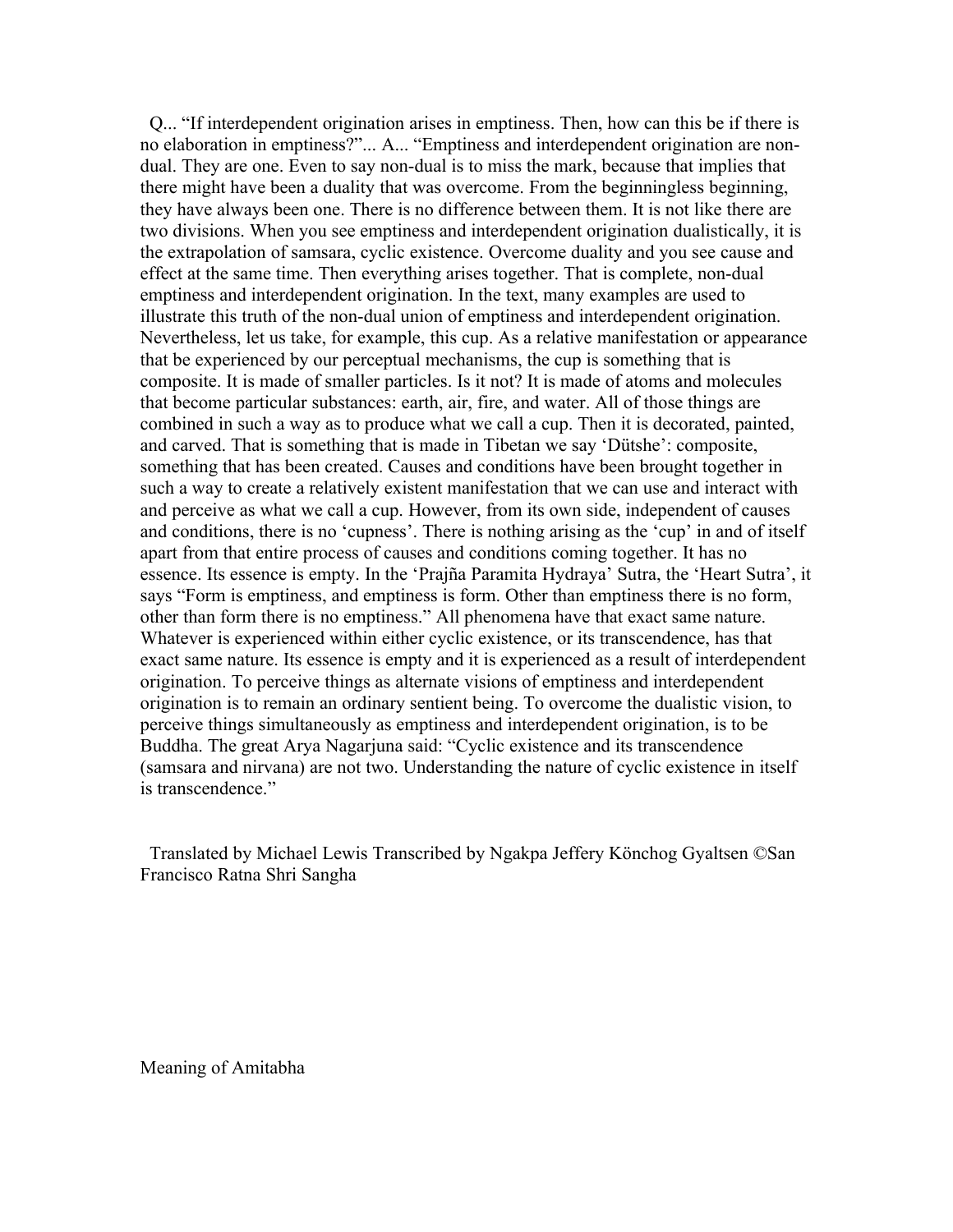Amitabha is the chief Buddha of the Lotus (Sanskrit -Padma) family. He is also called the Buddha of Immeasurable Light and the Buddha of the Western Paradise or the Pure Land of Sukhavati (Tibetan - Dewachen). Practitioners of the Pure Land Schools of Buddhism (found in China, Hong Kong, Taiwan, and Japan) believe that reciting the holy name of Amida (Amitabha) Buddha with devotion will direct their consciousness into his pure land after death.

 Amitabha Buddha emanates ruby red light. Red symbolises love and compassion. Like the setting sun, his radiant form warms and pacifies the hearts of all who gaze at him. As head of the Lotus family, he represents gentleness and openness. This reflects his boundless compassion and receptivity enabling one to feel accepted and protected. His posture is one of composure and stillness. There is a serene smile of blissful wisdom on his face. Amitabha sits in the aspect of meditating, encouraging the viewer to follow the essential teaching of the Buddha, "to subdue one's mind".

## INSTRUCTIONS ON THE AMITABHA SADHANA

Given by Venerable Tulku Tenga

## Introduction: How Amitabha Achieved Buddhahood

 A long, long time ago, before this era known as the Superior Aeon, there appeared in the world a Buddha called Jikten Wangchuk Gyalpo. His attendant, a monk named Gelong Chöchi Lodro, showed great mindfulness, intelligence, understanding, and diligence, and he took the Bodhisattva Vow from this Buddha. For thousands of millions of years, he applied himself earnestly to spiritual practice with the intention of helping sentient beings towards full realisation. He also made a sincere wishing-prayer that, on his attainment of enlightenment, he would manifest a buddha-realm incorporating all the qualities of a million buddha-realms within it.

 Many thousands of millions of years later, in the aeon known as 'Zinpa', Gelong Chöchi Lodro was born as a chakravartin monarch, Zipji Muchee ('Rim of Spokes'). One of his ministers, the brahmin Gyamtso Dul, had a son, Gyamtso Nyingpo, who became ordained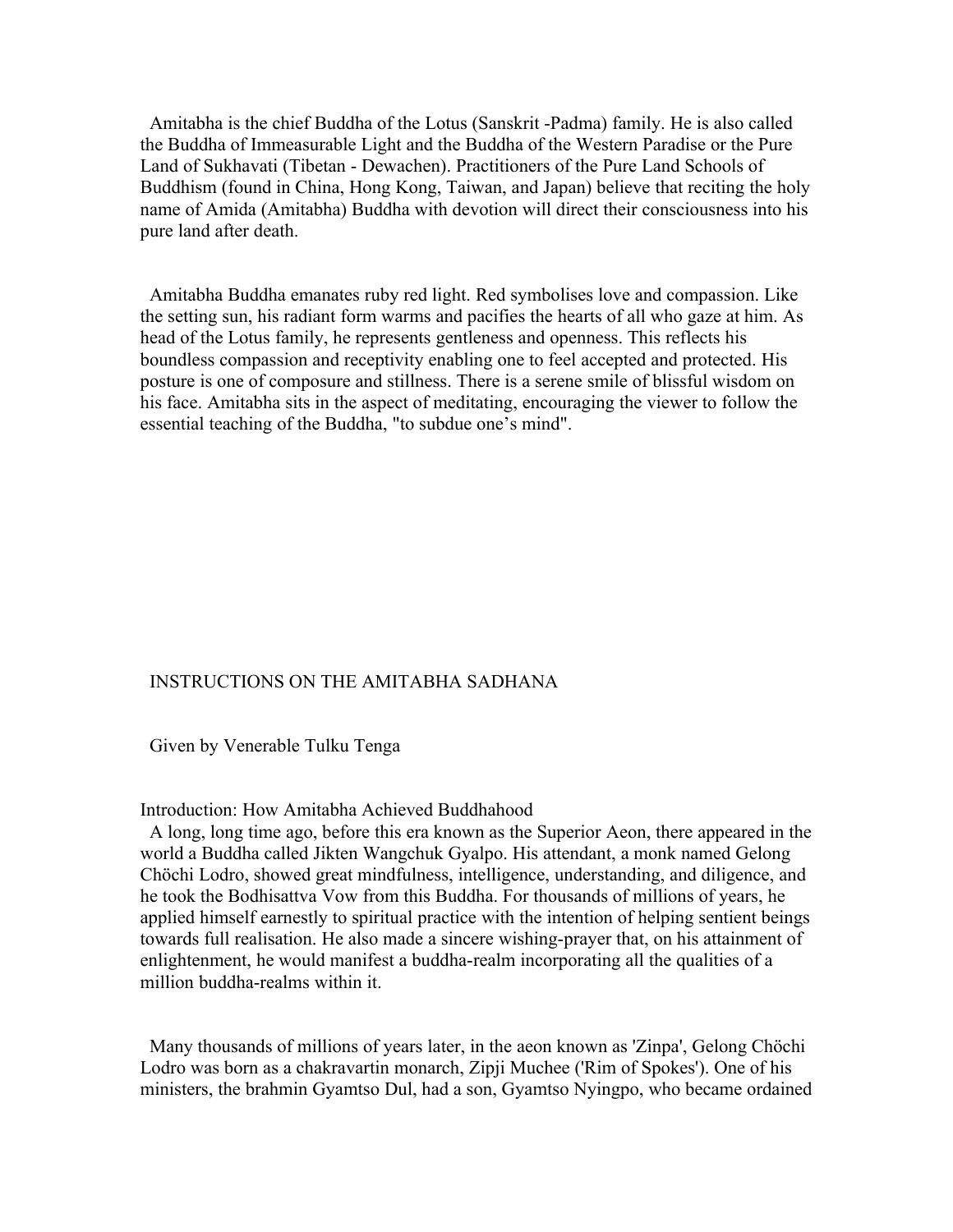and, feeling wearied with samsaric existence, he attained full realisation in that very life, becoming Buddha Rinchen Nyingpo (Ratnagarbha).

 This world ruler, Zipji Muchee, and his retinue made many offerings and served this Buddha with great respect. "Over many of my former lives," said the king, "I've made this aspirational prayer to create a buddha-realm." The Buddha gave him this prophecy: "Many aeons ago you were the gelong Chöchi Lodro. Now you are Zipji Muchee, and in a future life you will become Buddha Amitabha."

 For thousands of millions of years Zipji Muchee practised the Dharma. He vowed that he would not achieve buddhahood until every being who prayed to be in his buddharealm could be born there. Eventually his wishing-prayer was fulfilled, and he became Amitabha. The buddha-realm he manifested is known as Déwachen. Ten aeons/kalpas have passed since Amitabha established that realm.

## The Qualities of Dewachen

 In general, to enter a buddha-realm, one must have removed even the most subtle of obscurations, kept very pure samaya, and have attained the first bodhisattva level. So, for ordinary beings, it is very difficult to enter a buddha-realm. However, due to Amitabha's strong wishing-prayers, anyone who makes a sincere wishing-prayer to go to Déwachen can be reborn there, even though one has not purified unvirtuous karma nor liberated oneself from the disturbing emotions.

 In this present Superior Aeon, the Bodhisattvas Manjushri, Chenrezig, and Vajrapani, as well as deities, nagas and humans, requested Shakyamuni to teach "The Sutra of the Pure Realm of Déwachen". This sutra describes the qualities of Déwachen. In brief, these qualities are that the earth is made of precious substances, the ground being as flat as the palm of a hand, not uneven like our world of mountains and valleys. It is vast and spacious, and the light shining from the body of Amitabha, and from the jewels and precious substances, makes it very clear. The ground is not rough, solid or stony, but soft, smooth and comfortable. If one were to press down on the ground, it would give way and spring back like foam rubber. In Déwachen, the trees are made of 7 precious gems: all the roots are of gold, the trunks are silver, the branches lapis-lazuli; the large leaves are crystal and the small ones are pyrites; the blossoms are pearls and the fruits are diamonds. Whatever one wishes for appears from these trees. Jewels, tassels and adornments loop from one tree to another. Birds and animals, unlike those of our world, are manifestations of Buddhas and bodhisattvas. Some are the colours of conches, turquoises and corals, and their bird-calls are very enchanting, like the sound of a lute. Within those sounds are taught the vast and deep teachings of the Dharma. The rivers flow softly and gently, carrying the fragrance of camphor and white and red sandalwood. This water has 8 qualities: its essence is very cool, its taste delicious, its outer appearance light, soft to the touch, very clear and unsullied by stones or pebbles; if drunk, it gives no harm to the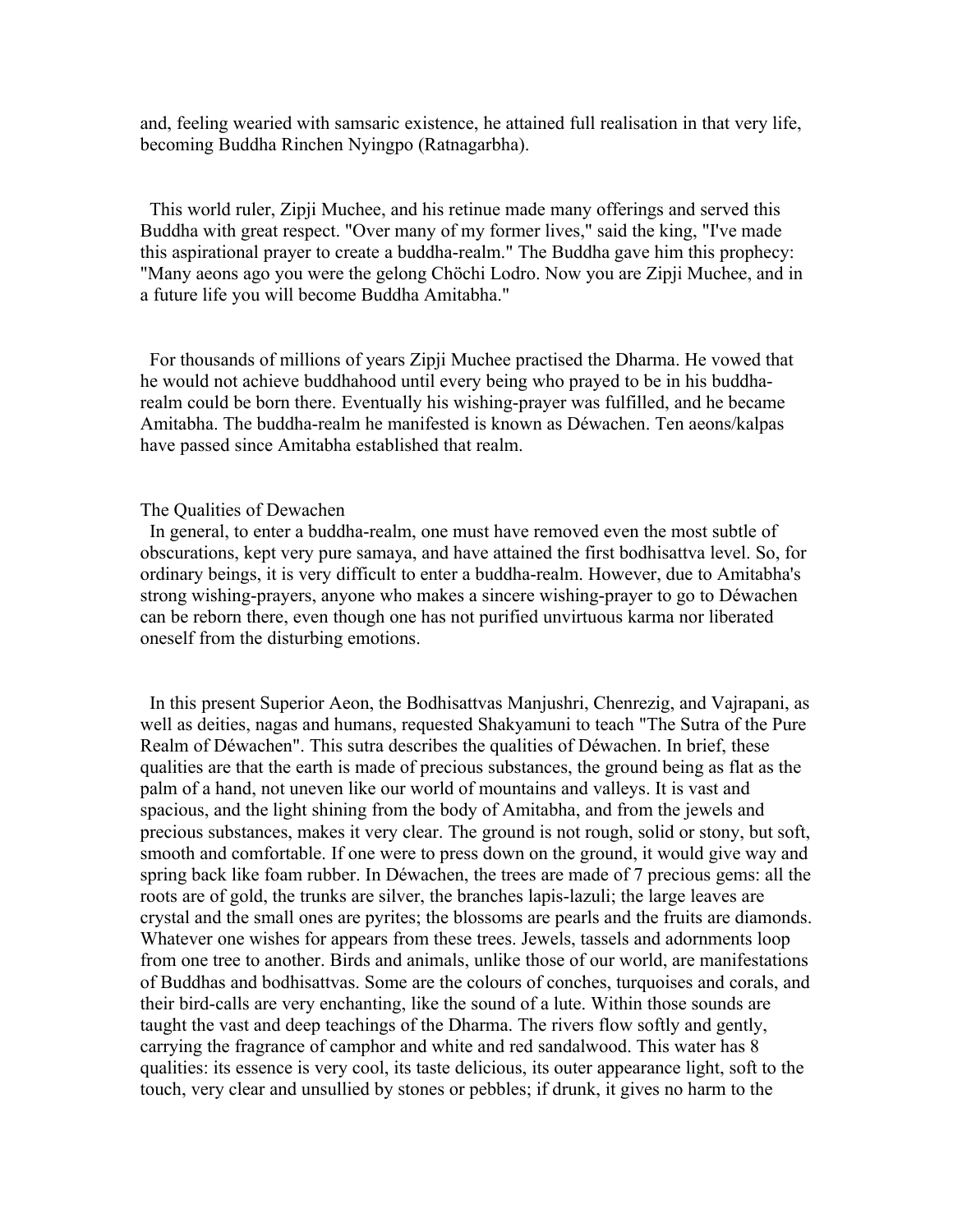throat or stomach. On the water are buddha-manifestations of geese, ducks and cranes. One can bathe in the many pools, reached by descending flights of 7 steps made of precious stones.

 Although these pools are deep, as one enters, the depth of the water adapts itself to the size of one's body. Surrounding these bathing-pools are fragrant utpala and lotus blooms, emanating light-rays. At the tips of the light-rays appear innumerable Buddhas, each surrounded by Arhats.

 Within this buddha-realm resides Amitabha, known in Tibetan as 'Öpamé', meaning 'Immeasurable Light' or 'Limitless Radiance' because light-rays from his body pervade every buddha-realm, illuminating them all. He is also known as Buddha Amitayus, or in Tibetan 'Tsépamé', meaning 'Immeasurable Life', because the extent of his life cannot be calculated. His body is as red as ruby, which symbolises the warmth of his compassion extending to all beings.

 Amitabha has the 32 principal and 80 secondary marks of a Buddha, like Shakyamuni. On his head, one of the main marks is the head-mound or 'ushnisha', gained whilst he was practising the spiritual path (as Chöchi Lodro and Zipji Muchee), from bowing down with reverence to the Buddhas Jikten Wangchuk Gyalpo and Rinchen Nyingpo. As a result, at the time of attaining buddhahood, the head-mound appeared. Amitabha's 'one face' symbolises that the dharmakaya is free from all conceptual complication. His 2 arms represent means and wisdom, and his 2 hands in meditation gesture signify the unification of means and wisdom. He holds a begging-bowl filled with amrita, symbolising his kindness towards sentient beings by giving vast and deep Dharma teachings. He wears the 3 dharma-robes, denoting gradual instruction of beings through Sravaka, Pratyekabuddha and Bodhisattva Paths. As he never wavers from resting in the equality of samsara and nirvana, his legs are in vajra-posture. Amitabha sits on a throne that is supported by 8 peacocks. When the sutras and commentaries describe the 5 buddha-families, a particular aspect of wisdom and a specific direction are ascribed to each one, even though they each embrace every aspect of wisdom. Amitabha is associated with the western direction, and he embodies discriminating wisdom, which arises when thoughts of desire and craving are purified. Within the minds of ordinary beings, all the kleshas are present: anger, desire, ignorance, pride, jealousy and so on. It is believed that birds, in particular, have strong desire and craving, so, as a symbol of craving transformed into discriminating wisdom, Amitabha's throne is supported by peacocks. In other practices, Akshobya is associated with the eastern direction and his throne is supported by horses; Ratnasambhava with the south, his throne supported by elephants; Amoghasiddhi with the north, his throne supported by shang-shang creatures; Vairochana with the centre, his throne supported by lions.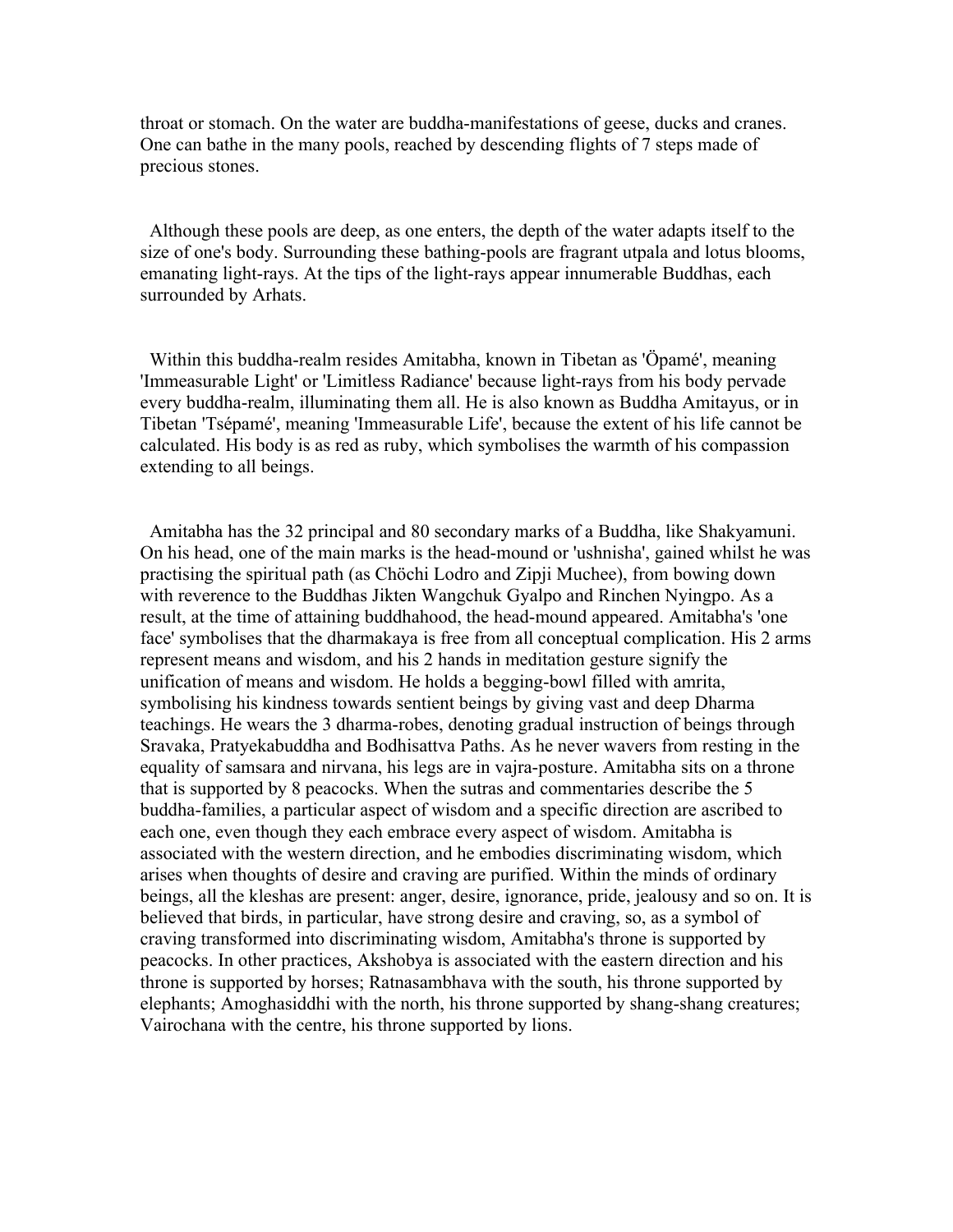On Amitabha's throne is a 1000-petalled lotus, which symbolises that he remains unstained by samsara. Although he has attained liberation, he has not abandoned his body nor entered nirvana, but stays in the world, due to his compassion, in order to benefit beings. His back rests against a bodhi tree, 600,000 yojanas high, and its branches, leaves and flowers extend 800 yojanas (1 yojana is approximately 4 miles). Due to our impure vision, we only see a small bodhi tree at Bodhgaya, but once we are reborn in Déwachen, a bodhi tree resembles this one described above. It is called a bodhi tree because every Buddha has one, and when one achieves buddhahood, it is obligatory that one must have a bodhi tree to lean against! (Rinpoché chuckles). The cause for achieving buddhahood is to take the Bodhisattva Vow and to develop bodhicitta. In every sadhana practised, one takes refuge and generates bodhicitta. The bodhi tree symbolises bodhicitta.

 To Amitabha's right is Chenrezig, with 4 arms, and to his left Vajrapani, with 2 arms. The fact that both are standing symbolises, first, that until samsara has been emptied they will work to liberate sentient beings, and, secondly, that they are disciples of Buddha Amitabha. They are surrounded by an infinite number of Buddhas, Bodhisattvas, and Arhats all with head-mounds, and wheel-marks on their hands and feet, wearing dharmarobes. In Karma Chagmé's long 'Déwachen Prayer', he describes Amitabha, Chenrezig and Vajrapani as 'very vivid' by using 3 synonyms. Firstly, they are physically 'vivid' (Tib. lhang ngé) because, amongst the entourage of Buddhas and bodhisattvas, they stand out as exceptional, like 3 supreme mountains. This is due to the proportions and qualities of their major and minor marks of buddhahood. In terms of speech, they are also 'vivid' (Tib. lhan né) because first Amitabha teaches Dharma, followed by Chenrezig and Vajrapani, and at that time their speech permeates all the buddha-realms. For the mind aspect, Amitabha is again described as 'vivid' (Tib. lham mé), because of his compassion.

 Having taken birth in Déwachen, one does not hear any more even the mere names of the 8 unfavourable states, or of the lower existences . In Déwachen, there are no ordinary women with anger, pride or desire. In this world, sometimes men love women, and at other times they are angry with them and quarrel, yet feel great suffering when they die. However, in Déwachen there are only goddesses, 3000 emanated to serve each individual.

 If someone in Déwachen wishes to visit the other pure realms of, for example, Vairochana, Ratnasambhava, Tara or the Glorious Copper-Coloured Mountain of Guru Rinpoche, one can simply go there, receive empowerments and teachings from those particular Buddhas, and return again to Déwachen. Having been born in Déwachen, one possesses unobscured clairvoyant powers, including the ability to see other beings in their particular worlds and give them protection and blessings, or, at the time of their death, to go to the bardo to meet them and bring them to Déwachen. All these qualities of Déwachen are explained in "The Sutra of Amitabha", which was eventually brought to Tibet and translated by the learned lotsawas, and now exists as part of the Kangyur.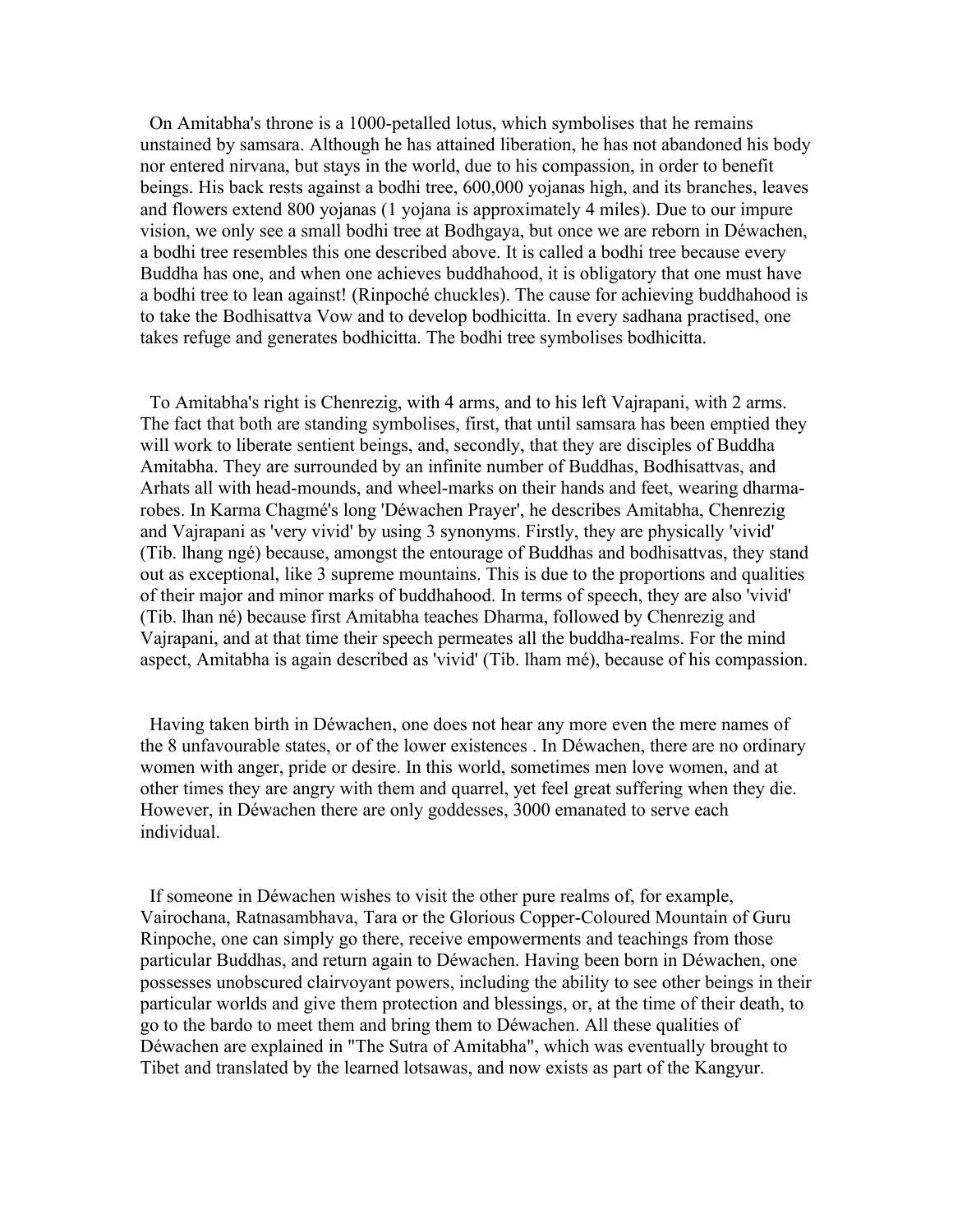# The Sadhana

 This Amitabha sadhana is a terma teaching called "The Space Dharma" (Tib. nam chös), revealed by a tertön, Minjur Dorjé. It is a 'realisation-terma' that arose within his mind, with visions of Amitabha, from whom he received these teachings. Rigdzin Minjur Dorjé was an emanation of the translator Vairocana (8th C.), and of Shubu Palji Sengé. Karma Chagmé brought the tertön to his residence at Nédo, and when these visions and instructions from Amitabha came to Minjur Dorjé, Karma Chagmé wrote them all down. There are 13 volumes of these teachings.

 When he was 19, Minjur Dorjé went to Katok, a famous Nyingma monastery, where he gave the Space Dharma teachings to Palyul Kunzang Sherab (Penor Rinpoché) and 25 tulkus. Karma Chagmé compiled these mind-treasures and visions, writing them down Karma Chagmé's first teacher was the 5th Trungpa Rinpoche, Kunga Namgyal. His root lama was the 6th Shamarpa, Chöchi Wangchuk. There is a vast life-story of Karma Chagmé's practices, studies and visions.[He lived from 1613-1678 and was 17 years old when his teacher the 6th Shamarpa passed away. From 1649-1662 he did a 13-year retreat, during the last 7 years of which he was accompanied by the young Nédo Minjur Dorjé (1645-1667), whose visions he compiled as the Space Dharma teachings. While sadhanas from this form the 'Nédo Kagyu' tradition, the entirety of his teachings has been transmitted as the central basis of the Palyul Nyingma tradition.] In later life, Karma Chagmé went to Nampatsé, passed away and is said to have gone to Déwachen.

The Actual Practice

# Lineage Prayer

 The first verse of 4 shlokas (page 1b in the Samye-Ling translation 'Amitabha Prayers', 1987 edition) is a supplication to Amitabha, followed by a verse to Chenrezig, Vajrapani and their vast entourage of bodhisattvas and arhats. Next (page 2a), there is a verse of supplication to 'The Second Buddha', Padmasambhava, and his 25 main disciples in Tibet, and to the 84 mahasiddhas of India. As this practice first appeared as a mind-terma of Minjur Dorjé, the next 4 shlokas are to him and to all the gurus who received the empowerments and instructions from him. These verses supplicate the gurus. There follow 4 shlokas to the yidam deities, both those who are peaceful manifestations such as Manjushri, Tara, and Chenrezig, and those with wrathful aspects, such as Dorjé Phurba and Channa Dorjé (Vajrapani). After this, one supplicates the Dharma protectors (2b), Palden Lhamo and Mahakala, and the guardians of this practice, the Shingchong protectors. In the final verse one prays that, through the blessing of having supplicated in this way, all one's illness and suffering will be pacified; one's life and merit will be increased; one will be reborn in Déwachen and become inseparable from Amitabha. Throughout this prayer, one is praying with faith and devotion. There is no special visualisation.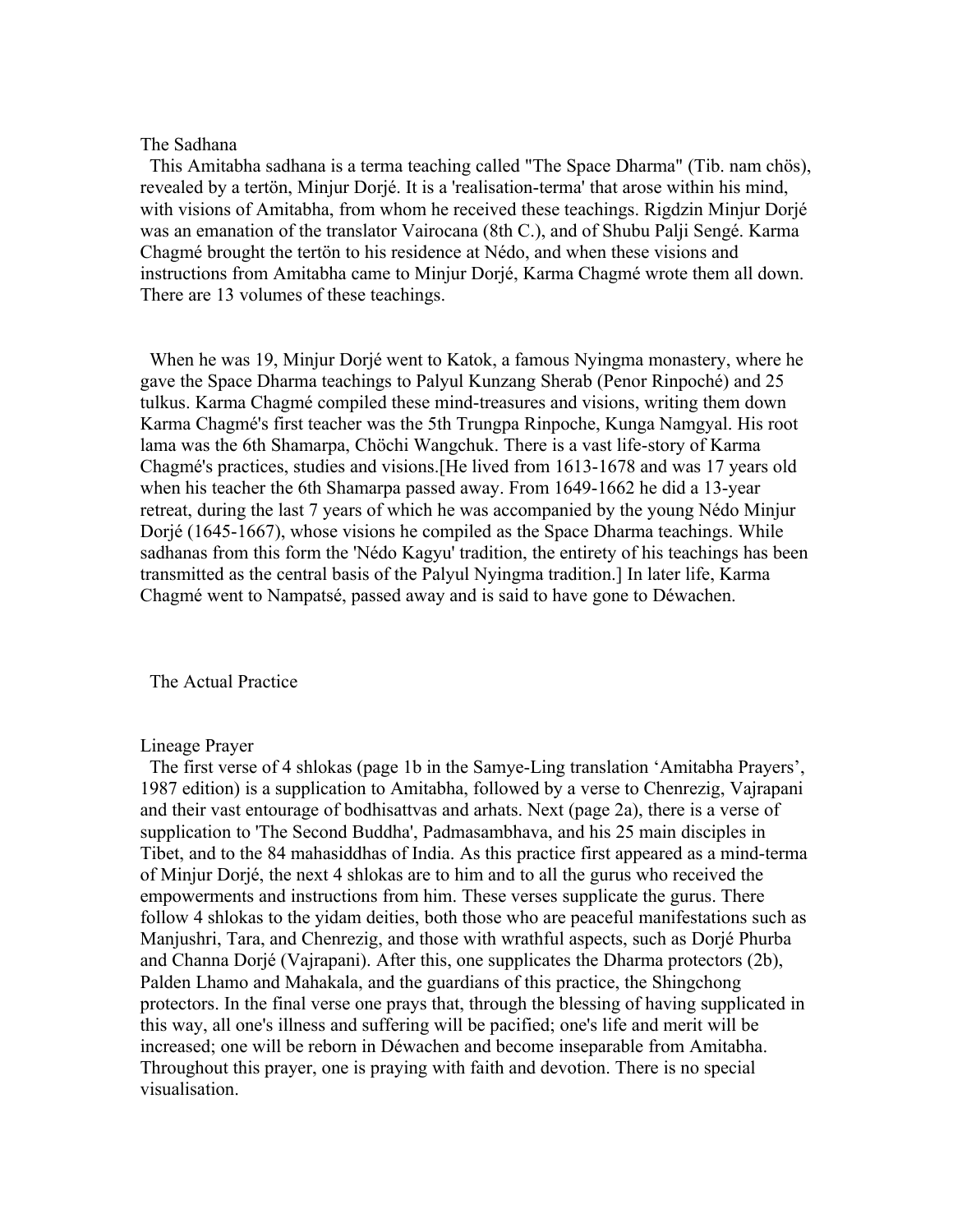In order to be born in Déwachen, one needs 4 causes: 1) whatever virtue one is practising, one must do it with bodhicitta motivation; 2) the realm of Déwachen, with its special features, must be imagined clearly;. 3) one must purify one's bad karma, and accumulate good karma; 4) one must pray many times to be reborn in Déwachen.

These 4 Causes will be explained below:

# 1) Refuge & Bodhicitta

 When reciting the first 2 lines (3a), one takes refuge in the 3 Jewels and 3 Roots. Imagine Amitabha in space before one, encircled by gurus, buddhas, bodhisattvas, yidams, protectors and dakinis. One imagines oneself and all beings taking refuge in Amitabha. The following 2 lines are the development of the bodhicitta attitude, whereby one thinks: "I'm going to practise this Amitabha sadhana, in order to establish all beings in buddhahood." Having recited the refuge and bodhicitta verses 3 times, Amitabha and his whole entourage dissolve into light and merge into oneself.

# Blessing the Offerings

 (3a) One imagines that from emptiness the 7 offerings appear, as well as the amrita, torma, and rakta. They are inexhaustible offerings filling the whole of space. Of the 4 causes for rebirth in Déwachen, the first, the prerequisite of bodhicitta motivation, has been covered in the refuge and bodhicitta part of the sadhana. The next part is the basis for rebirth in Déwachen: the visualisation of developing the realm.

### 2) The Visualisation

 There are 2 parts to this: imagining oneself as the deity, and imagining the deities in front. Other tantric practices have an elaborate procedure for developing the selfvisualisation, followed by the front-visualisation. This sadhana has just a simple procedure. (3b) Imagine Déwachen with its soft, springy ground. In the centre of a pond of water, with the 8 special qualities, is an 8-petalled white lotus, its petals almost closed. In its centre is oneself as Chenrezig, white in colour, with head-mound and 2 arms, hands together at the heart in prayer-gesture, one's lower body hidden within the lotus.

 In front of one is a precious throne, supported by 8 peacocks. On it is a thousandpetalled lotus and a moon-disc, on which Amitabha sits, as red as a ruby, with 2 arms, his 2 legs in vajra-posture. A begging-bowl filled with amrita rests on his hands, which are in meditation gesture. His back rests against a bodhi tree. To his right is Chenrezig, white in colour, standing on a moon-disc and lotus, with 4 arms: 2 hands in prayer-gesture at the heart, and the other two holding a lotus and mala.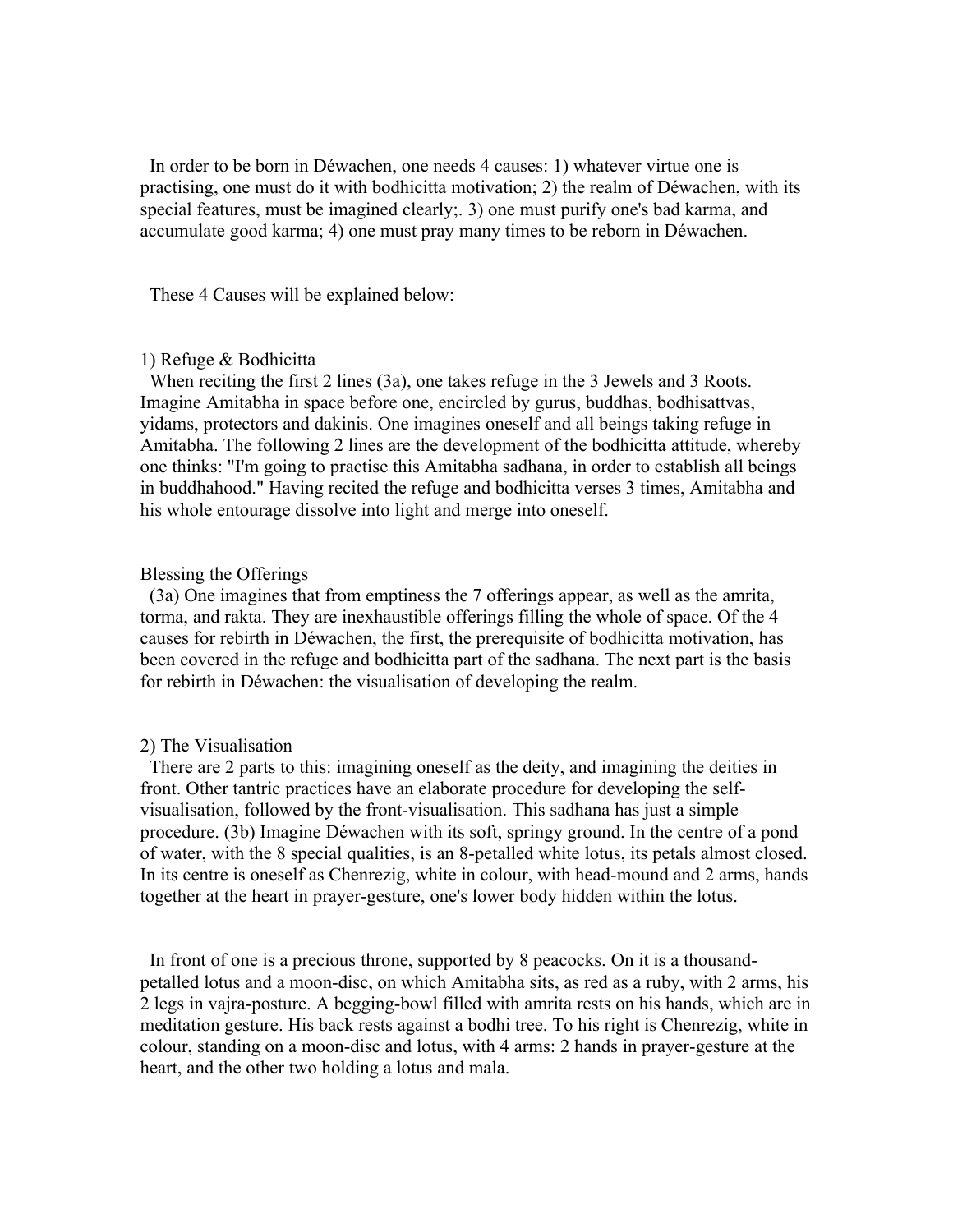On Amitabha's left stands Vajrapani, on a lotus and moon-disc. He is blue in colour, with 2 arms, holding a vajra and bell in his right and left hands respectively.

## Invitation

 (4a) In the 3 places of the Amitabha, Chenrezig and Vajrapani in front of one are a white OM, red AH, and blue HUNG, and in one's own heart, a white HRIH. Light-rays of 5 hues go out to Déwachen, inviting the 3 principal deities, and they arrive in space before one. The damtsigpa deity of one's own visualisation is already in front, and one now imagines that the yeshépas, the wisdom-beings, become inseparable from one's visualisation.

 [Tenga Rinpoche was asked to explain the terms 'yeshépa' and 'damtsigpa'. This was his explanation:

 The commitment-being, 'damtsigpa' (Tibetan) or 'samayasattva' (Sanskrit) is the deity one is imagining, i.e. oneself as the deity or the deity in front. From both oneself and the deity in front light-rays go out inviting the deity from the buddha-realm: the wisdombeing, 'yeshépa' (Tib.) or 'jnanasattva' (Skt.).

 In the word damtsigpa/samayasattva, 'damtsig'/'samaya' is a changeless commitment. When one imagines oneself as Chenrezig, one does not change back into an ordinary being, or into another deity. It is a changeless commitment. The '-pa' (short for 'sempa') or '-sattva' is a hero, or someone with courage. This means that sometimes during meditation the deity can become unclear, but one has great courage and the strength to prevent that from happening, to remain clear. Thus all the faults in the development and completion stages of visualisation are unable to defeat one. That is why it is termed '-sempa' or 'brave one', 'hero'. Through meditating on the damtsigpa, clinging to the 5 skandhas is purified, and the result of this purification is the attainment of the sambhogakaya state in the bardo.

 As regards the yeshépa/jnanasattva whom one invites, 'yeshé/jnana' is the pure nature of one's own mind and the nature of a Buddha's mind too, they are identical. The Buddha's awareness of the mind being dharmakaya, or primordial mind, is called ultimate wisdom, or 'yeshé.' The '-sempa' refers to the fact that in the dharmakaya one is free from all thoughts of something existing or not. One is free from all these faults or complications. At this time, one is inviting the primordial wisdom, 'yeshé', in the form of the deity, who merges into oneself as the damtsigpa. Through meditating on that, the ignorance of one's own mind is purified. What makes this purification possible is the innate purity of the dharmakaya mind of a Buddha and the purity of the essence of one's own mind. The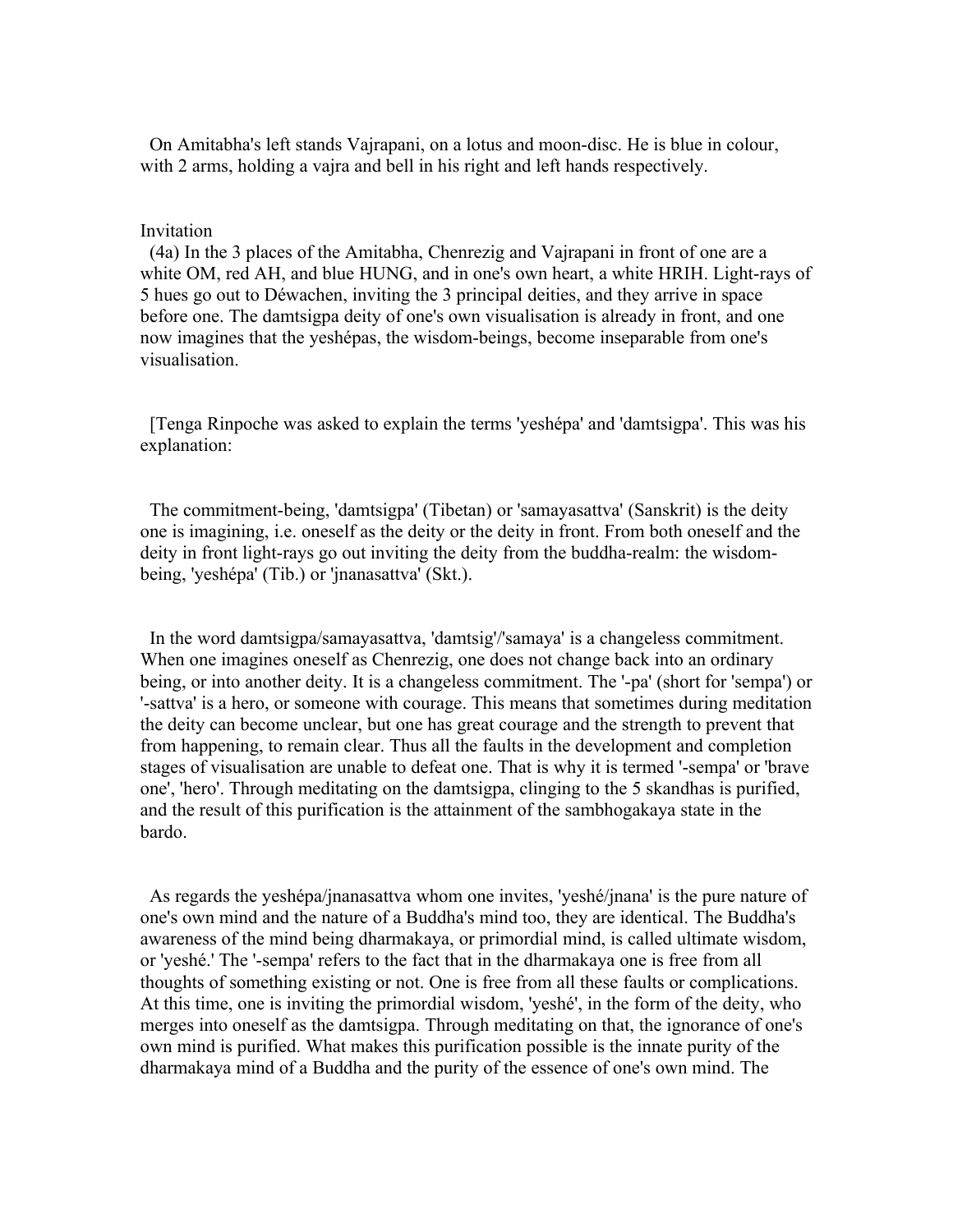result of this purification is the attainment of the dharmakaya at the time of death, when the 'ground luminosity' appears, along with the 'clear light of the path'.

 In the nyingma tradition, one visualises oneself as the damtsigpa, and in one's heart is the yeshépa, the size of one's thumb. In the heart of that small deity is the 'ting-dzinsempa' (skt. 'samadhisattva'). So it is slightly different.]

 From oneself as Chenrezig emanate innumerable bodhisattvas exactly the same as oneself. They offer thousands of prostrations and circumambulations to Amitabha in front of one, in this way confessing and purifying the powerful bad karma and obscurations of beings. The mantra of invitation is "OM AMI DEWA HRIH. BENDZA SAMAYA-DZA. DZA HUNG BAM HO. TITRA LHEN. ATI-PU HO."

 If it was a wrathful practice, " DZA HUNG BAM HO " would represent the activity of the hook, noose, chain, and bell, but in the peaceful practice:

 "DZA" signifies "summoning" - all the lights coming from the 3 places invoke the wisdom-deities to come into space before one;

 "HUNG" means "remaining" or "residing" - the wisdom-deities, whom one has invited, and one's own visualisation, the commitment-deities, are essentially the same: the essence of the mind of a buddha and of one's own mind is emptiness and appearance inseparable;

 "BAM" signifies "binding" - the wisdom-deities and one's own commitment-deities become mixed with each other, like water into water;

 "HO" means "pleased" - after the wisdom-deities and commitment-deities have blended, they feel great joy and happiness at being able to accomplish the benefit of beings.

"TITRA LHEN" is a request to definitely remain; "ATI-PU HO" is a mantra of homage.

### Empowerment

 (5a) From the HRIH in one's heart, lights radiate to the 10 directions inviting the 5 buddhas of empowerment and their consorts. The 5 Buddhas scatter flowers and recite prayers of good fortune. The 5 consorts hold vases of good fortune full of amrita with which they give empowerment to Amitabha, Chenrezig, and Vajrapani in front. Amitabha's body fills with wisdom-amrita, and the excess overflows from the top of his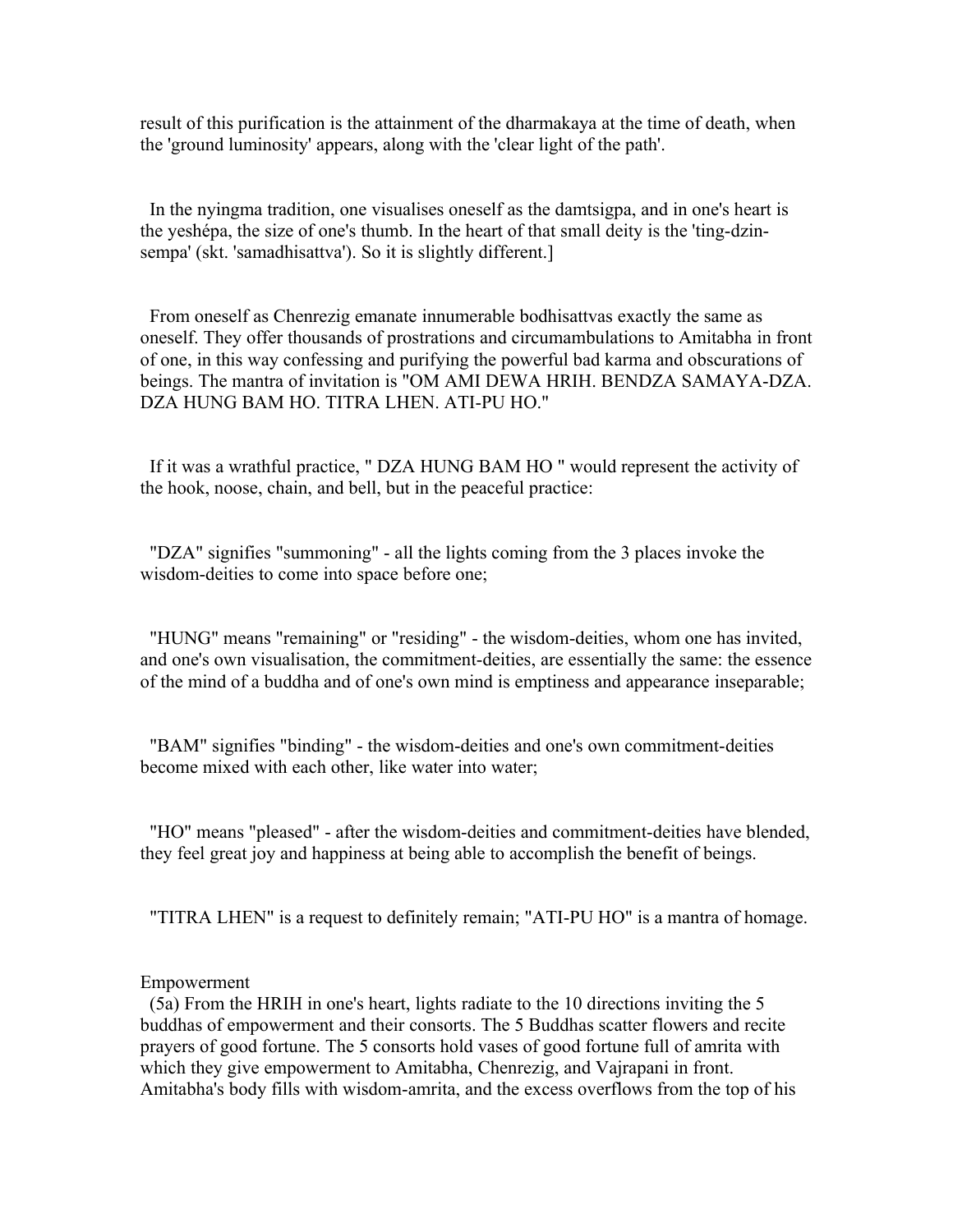head to transform into Amitayus, who remains as his head-adornment. The 5 Buddhas and consorts dissolve into Amitayus.

 This head-adornment of the master of the relevant buddha-family is customary for all tantric practices. All deities from the Vajra family have Akshobya as their headadornment; those from the Ratna family have Ratnasambhava; all from the Lotus family have Amitabha; from the Karma family, Amoghasiddhi; from the Buddha family, Vairochana. For the buddhas themselves, as there is no-one higher than them to become master of their family, they take different aspects of themselves as their head-adornments. Amitayus, as the sambhogakaya form, is above Amitabha, who is the nirmanakaya form. They are essentially the same Buddha.

#### 3) Gathering the Accumulations & Purifying Karma

 The third factor one needs to practise in order to be reborn in Déwachen is gathering the accumulations and purifying one's bad karma and obscurations. (5b) Countless bodhisattvas emanate from oneself as Chenrezig, holding vases of amrita for washing the 3 principal deities. Although they have no dirt, smell or stain on their bodies, one enacts this as a good sign (Tib. 'tendrel') for the purification of bad karma and obscurations. This is followed by the drying of their bodies with soft, white, scented cloths, as a good sign for removing suffering in one's own and others' minds. The bodhisattvas hold the 3 dharma-robes for the nirmanakaya deity, Amitabha, and dress him.

 There are basically 3 dharma-robes: - the outer robe has 25 vertical sections, each divided further into 5 parts; - the upper robe has 9 vertical sections, each divided into 3 parts; - the lower robe has 8 vertical divisions, each divided into 5 parts.

 There are elaborate, medium and simple forms of these robes, and within these categories there are elaborate-elaborate, medium-elaborate, simple-elaborate and so on, making 9 possibilities in total. Although Amitabha does not feel cold, one offers these 3 types of robes as a token of increasing the vitality of oneself and others.

 One offers to Chenrezig and Vajrapani crowns, bracelets, lower robes, and jewellery. These bodhisattvas, who are in sambhogakaya form, have 13 types of adornments, comprising 8 types of jewellery and 5 types of silk clothing.

 One offers to Chenrezig and Vajrapani crowns, bracelets, lower robes, and jewellery. These bodhisattvas, who are in sambhogakaya form, have 13 types of adornments, comprising 8 types of jewellery and 5 types of silk clothing.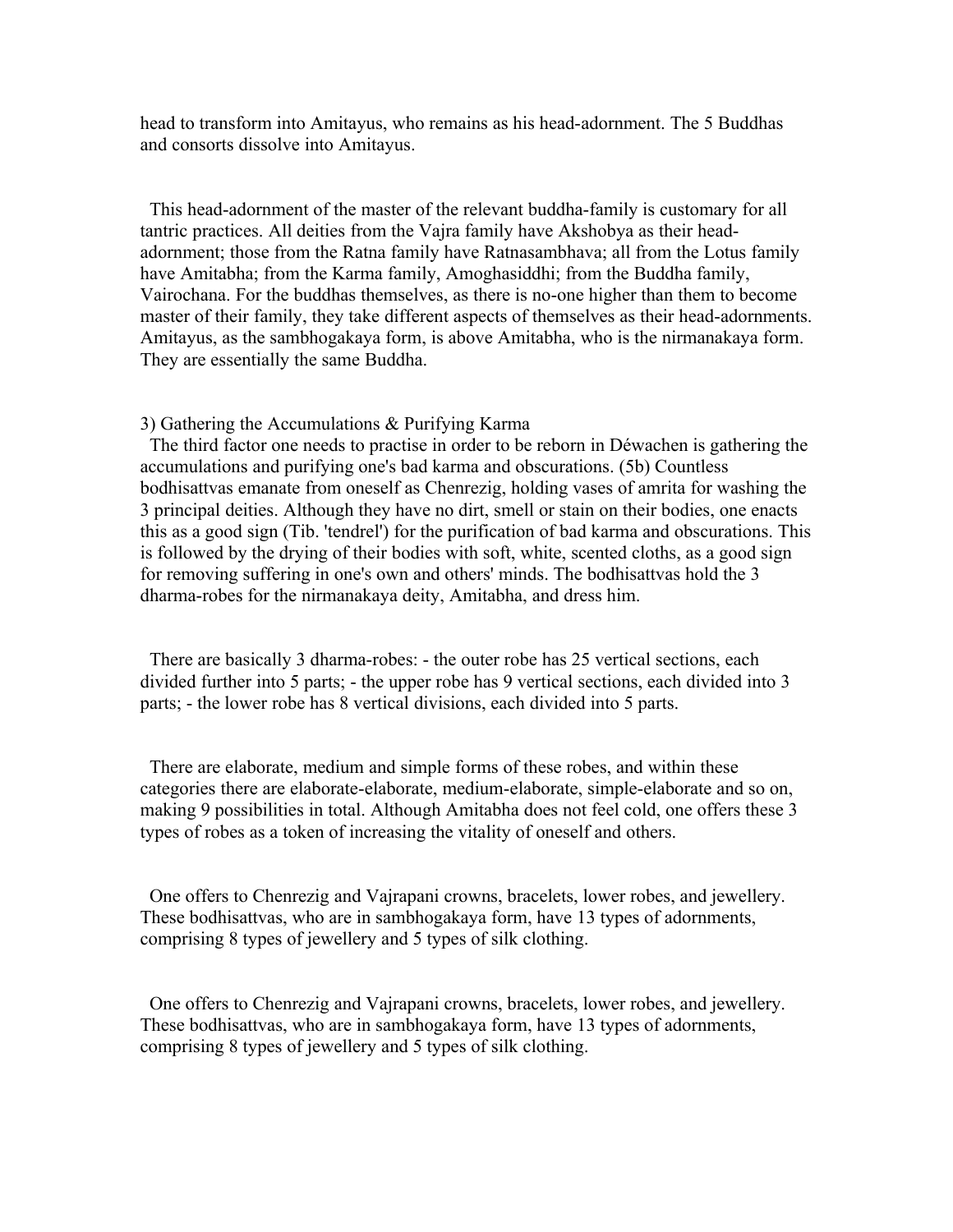The 8 jewelled adornments are:

 - a jewel crown or tiara called "The 5 Buddha-Families"; - jewel earrings; - a short necklace; - a necklace reaching to the heart; - a long necklace reaching to the navel; bracelets and armlets (1 of each for each arm); - anklets; - a belt or 'girdle' at the waist, with loops of jewellery hanging from it.

The 5 silks are:

 - a 'back silk', i.e. a silk ribbon hanging from the back of the head, just behind the tiara, like a tassle; - 'silken earlobes' - the tiara stops just behind the ears with a decorative pattern of 5-coloured silks which hold the back silk tight, and these silks hang down behind the ears; - some deities have a short blouse, and others have a floating scarf; - a red silk skirt, or some have a skirt 'like Indra's bow', which means a rainbow-coloured skirt; - on top of this red lower skirt is a blue silk.

 One also finds variations of these 13 types of adornments in the instruction texts. One offers these, not because Chenrezig and Vajrapani have a desire to possess such jewels and clothing, but in order to create the karmic conditions for increasing the majesty and splendour of oneself and all beings.

 After the bodhisattvas have offered the drinking-water of the 8 qualities, as an auspicious sign for oneself and all beings becoming free from suffering, they merge back into oneself as Chenrezig.

 Now, from one's heart, emanate many beautiful dakinis of individual colours, each holding a specific substance to offer. First, yellow dakinis appear with scented water of the 8 qualities to wash or cool the feet of Amitabha, Chenrezig and Vajrapani. Jamgon Kongtrul explains in a Guru Yoga practice the reason for this offering: it is not because their feet are dirty or hot, but in order to purify the incidental stains in one's own mind, so that in future one will be endowed with immaculate wisdom. The offering made, these yellow dakinis merge into the feet of the Buddha and 2 Bodhisattvas. It will be the same procedure for all the subsequent offering-dakinis: after completing the offering they merge into the corresponding part of the recipients' bodies.

 White dakinis offer flowers. Amitabha will be neither pleased nor displeased if these are offered or not, but, through making this offering, one can remove the suffering in one's own mind, and in future one will be able to please beings by possessing the body of a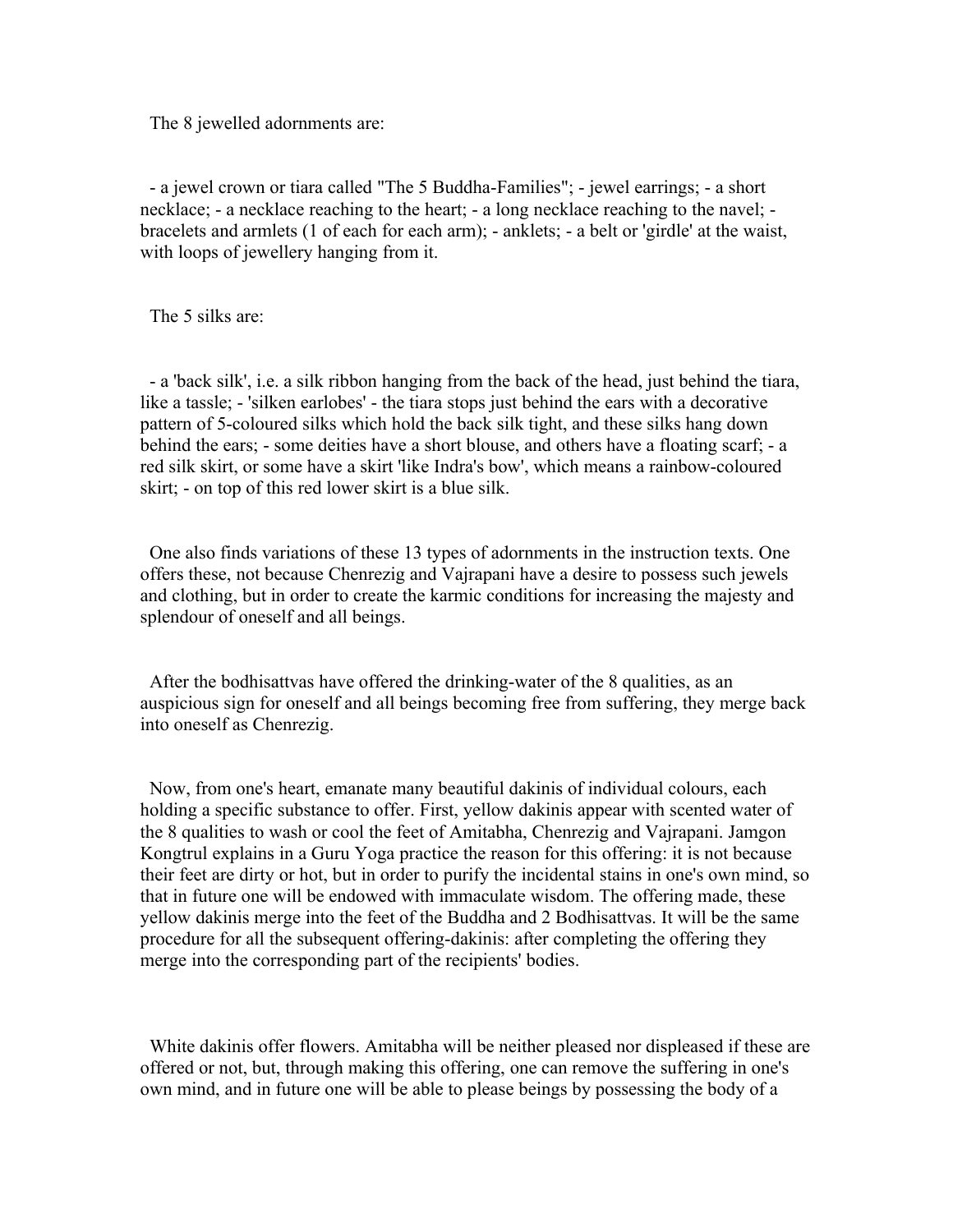buddha with the 32 major and 80 minor marks. These dakinis merge into the eyes of Amitabha, Chenrezig and Vajrapani.

 Blue dakinis offer incense. This offering is made to purify the stains of one's conduct. If one has broken commitments, one will have to experience the results of this negative karma and the obscurations that it produces. In the future, through making this incense offering, one will have stainless, correct conduct. The dakinis merge into Amitabha's nose. Red dakinis offer butter lamps, in order to clear away ignorance and stupidity in one's mind, so that, in future, one will attain the clear light of ultimate wisdom (skt. jnana). The dakinis merge into Amitabha's hands.

 Green dakinis, carrying scented water, anoint the bodies of Amitabha, Chenrezig and Vajrapani. This offering is made to eliminate duality in one's mind: clinging both to perceptions and to their perceiver (the mind itself that grasps). In the future, one will attain the non-conceptual state of the samadhi of shamatta and vipassana. The dakinis merge into the bodies of the 3 deities.

 Yellow dakinis offer food to the tongues of Amitabha and the 2 Bodhisattvas. This offering eliminates the sufferings of hunger and thirst experienced by sentient beings. It also eradicates greed, the cause of these miseries. In the future, all beings will be able to enjoy the food of samadhi. The dakinis merge into the deities' tongues.

 Yellow dakinis offer music, in order to eliminate all the sufferings of sound experienced in the 3 lower existences, so that, in future when one is teaching Dharma, one will have a voice as melodious as that of Brahma. The music-offering dakinis merge into Amitabha's ears. One then emanates many beautiful dakinis, who make the offering of a beautiful consort to Buddha Amitayus on top of Amitabha's head. This is offered in order to eliminate the sufferings of the hell-realms that result from anger, greed and craving, so that, in the future, one will attain a state of bliss and emptiness.

 Following this, from the tips of one's fingers (as Chenrezig), which are in prayer gesture, rays of light bearing the 8 auspicious substances, the 8 auspicious symbols, the 7 possessions of a chakravartin, and the mandala of Mount Meru and the 4 continents are offered to Amitabha, Chenrezig, Vajrapani and the entourage.

 Why are the 8 substances considered auspicious? They were all offered to, and subsequently blessed by, Sakyamuni Buddha. Since that time, if one gives or receives any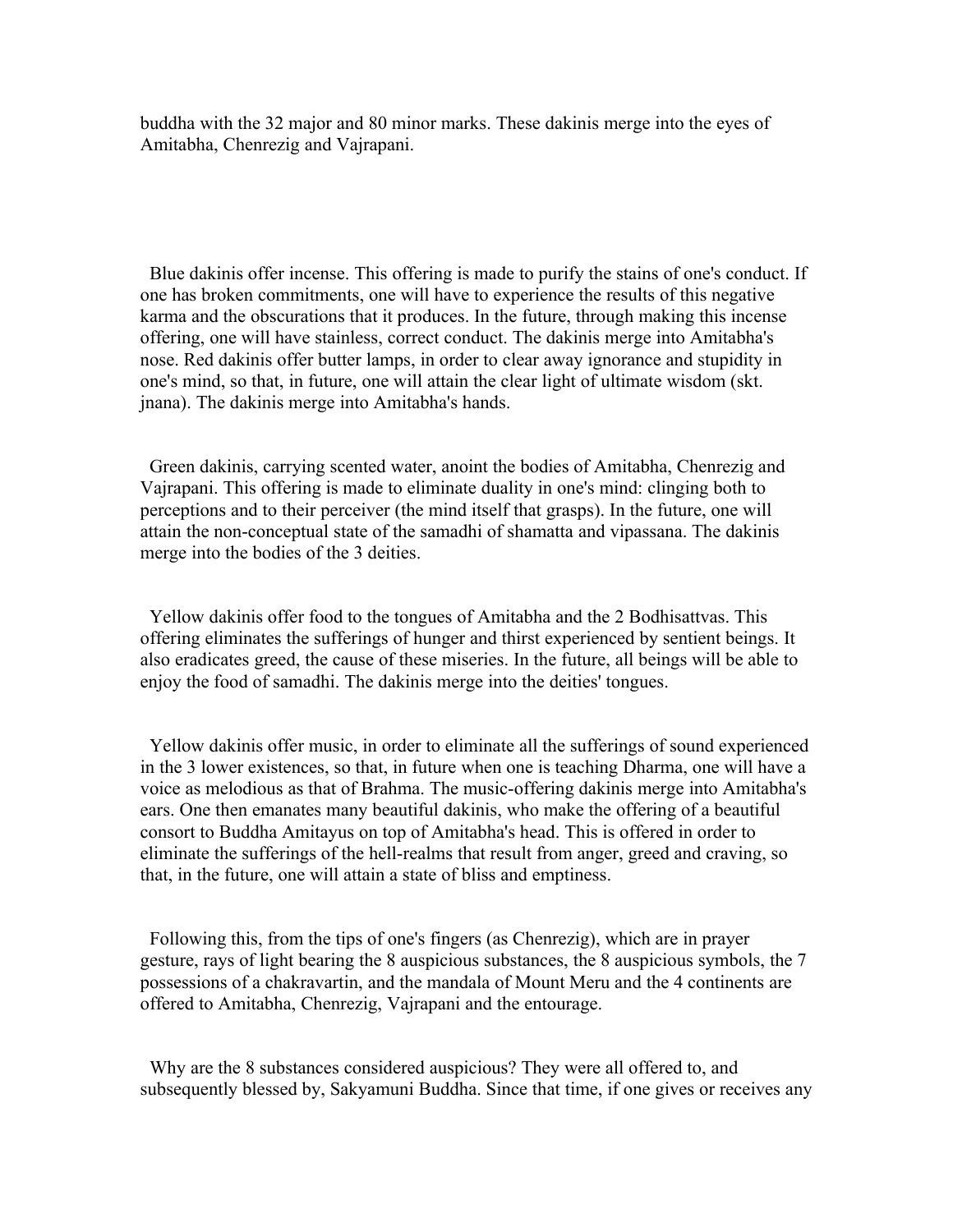of these as a present, one thinks, "This is a good sign, a very auspicious substance!" There is auspiciousness and inauspiciousness related to everything. In the practice of Dharma, every circumstance is considered to occur according to the 'laws of interdependence', and sometimes events can happen auspiciously or inauspiciously. For example, if one wishes to go into retreat, and one has a retreat house, food provided, a lama to give one instructions, good caretakers, freedom from illness and so forth, these are favourable conditions and are considered auspicious, or of good fortune. Conversely, if one needs to find one's food, falls ill, things always go wrong, or there seem to be obstacles and one cannot complete what one wishes to do, that is called inauspicious.

Each of these 8 substances was offered to, and blessed by, the Buddha:

 - white mustard-seed was offered by Vajrapani; - a straw-seller offered durva grass as a seat for the Buddha; - a tree-goddess offered bilva fruit (applewood); - Longchen Sasong offered 'givang' (ambergris) which comes from an elephant; - the goddess of earth offered red lead (minium); - a dairymaid, Lekchéma, offered yoghurt that had been condensed from the milk of 2000 cows; - the goddess of form, Zukchi Lhamo, offered a mirror; - the Lord of Gods, Indra, offered a white conch.

 One offers these substances, not because Amitabha considers them auspicious or inauspicious, but in order that all beings will have the auspicious good fortune of being able to accomplish the practice of Dharma.

 Following this, the 8 auspicious symbols are offered: when practising on the path, a bodhisattva bows with reverence and respect to his teachers, and as a result, the headmound appears, one of the physical signs of a Buddha. The parasol is of a similar shape to a Buddha's head-mound, so one offers this auspicious symbol and prays that one will have the good fortune of this physical sign of buddhahood, as a consequence of offering this symbol. A golden fish is offered to the eyes of Amitabha, Chenrezig, Vajrapani and their entourage. Buddha Amitabha's eyes are long, like the petals of an utpala flower or a golden fish. These eyes appeared at the time that he attained buddhahood, after developing limitless compassion and love for beings while practising on the path.

 The Buddha's neck has the shape of a vase, since on the path he nursed the sick and gave delicious food to many. Due to that, on achieving buddhahood, his neck took the shape of a vase, so one offers an excellent vase to the necks of Amitabha and his entourage. The Buddha's tongue is like a lotus petal, slender, supple and endowed with miraculous powers. While practising the path, he never told any lies. As a result, at buddhahood his tongue took the shape of a lotus petal, so one offers an excellent lotus to the tongues of Amitabha and his entourage.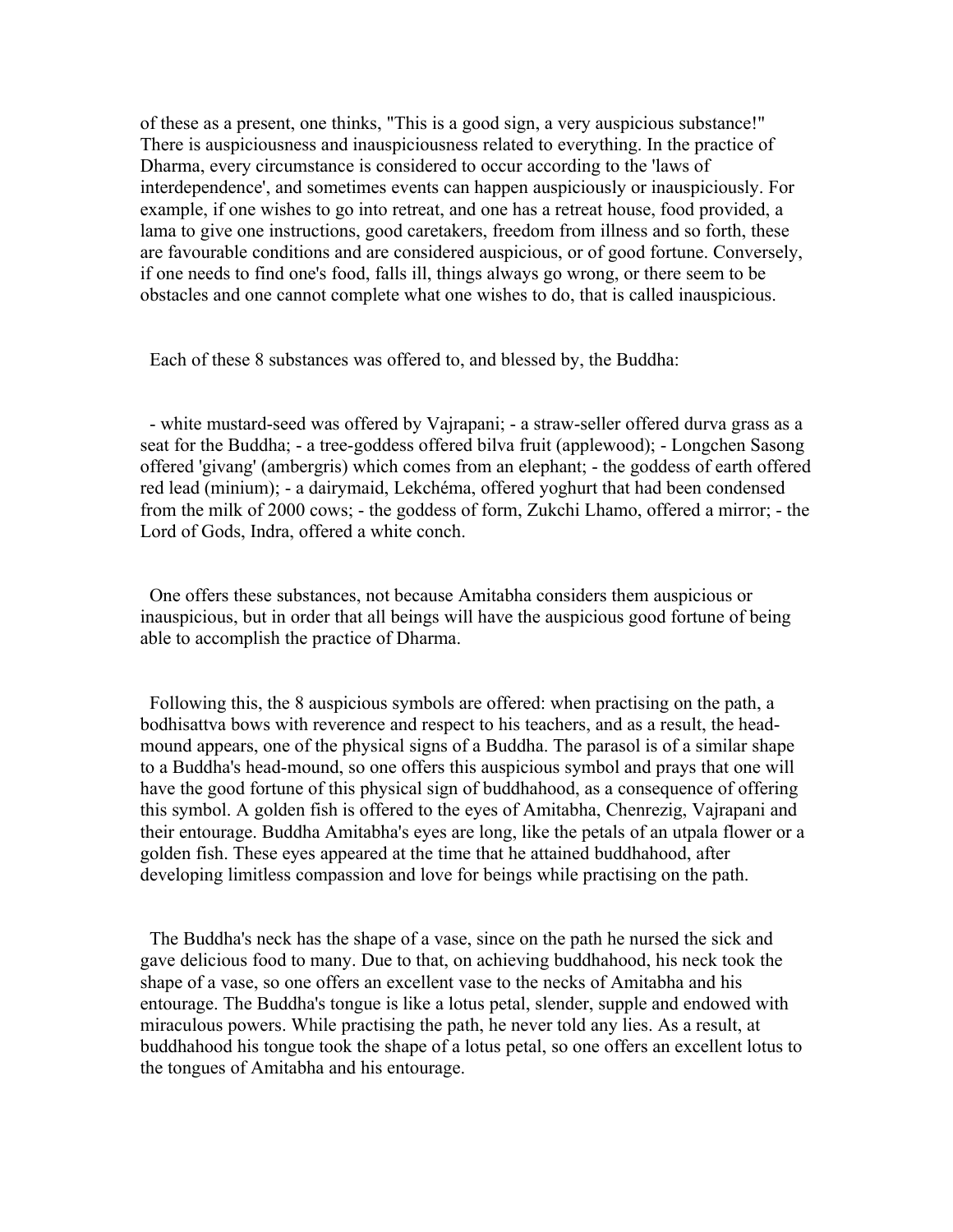On the Buddha's throat are 3 lines like the spirals on a conch. He gained this sign by giving medicine to sick people while he practised on the path, and when he achieved buddhahood, these 3 lines appeared. This is why one offers a white conch (with clockwise spirals) to the throats of Amitabha and his entourage.

 The knot of eternity is offered, symbolising 2 qualities of the Buddha's mind: he knows the nature of things just as they are, and also the many things that are to be known. He attained these qualities by continually practising the 10 virtuous actions whilst on the path, so this knot is offered to the minds of Amitabha and his entourage.

 The body of Buddha is like the victory banner, or like the nyagrodha tree, in that it is neither too small nor too tall but in perfect proportion and size. This body is said to be like a victory banner because he remains always in a state of meditation. One offers this banner to the bodies of the 3 deities and their entourage.

 On each of the Buddha's palms and soles is the image of a wheel. While practising on the path, whenever a teacher came to give Dharma instruction, he would go to meet them out of respect and escort them to his residence. Likewise, when they departed, he would escort them some of the way, out of respect. Consequently, at buddhahood, these wheels appeared. They are offered to the hands and feet of Amitabha and his entourage.

 As Amitabha has already perfected the 8 qualities associated with these signs, he does not need these auspicious symbols offered to him, but one makes the wish that, due to the virtue gained through making these offerings, in future oneself and others will be blessed with bodies possessing all these signs.

 This is followed by offering the 7 precious possessions of a universal monarch, a chakravartin. In worldly terms, after buddhas, bodhisattvas and arhats, the next in degree of merit is a universal monarch. Through the power of his accumulation of merit, such a king attains naturally these 7 precious possessions:

 - a 1000-spoked golden wheel. If such a king intends to travel from one continent, such as Lupakpo, to Dzambuling, this golden wheel will land on the ground before he arrives; - a jewel. It is made of lapis-lazuli, is 8-faceted, and is worn on the king's top-knot. Lightrays from this jewel shine as bright as the sun for a distance of 5 miles even during the night. If one has such a jewel on the top-knot, all one's wishes or prayers will be fulfilled; - a queen, as wife to the king. She is beautiful to behold, her behaviour is gracious and so forth: she has all the 32 excellent qualities of a woman. - a minister, white and beautiful. He is very wealthy, yet has the courage to give all his wealth away to Buddhas and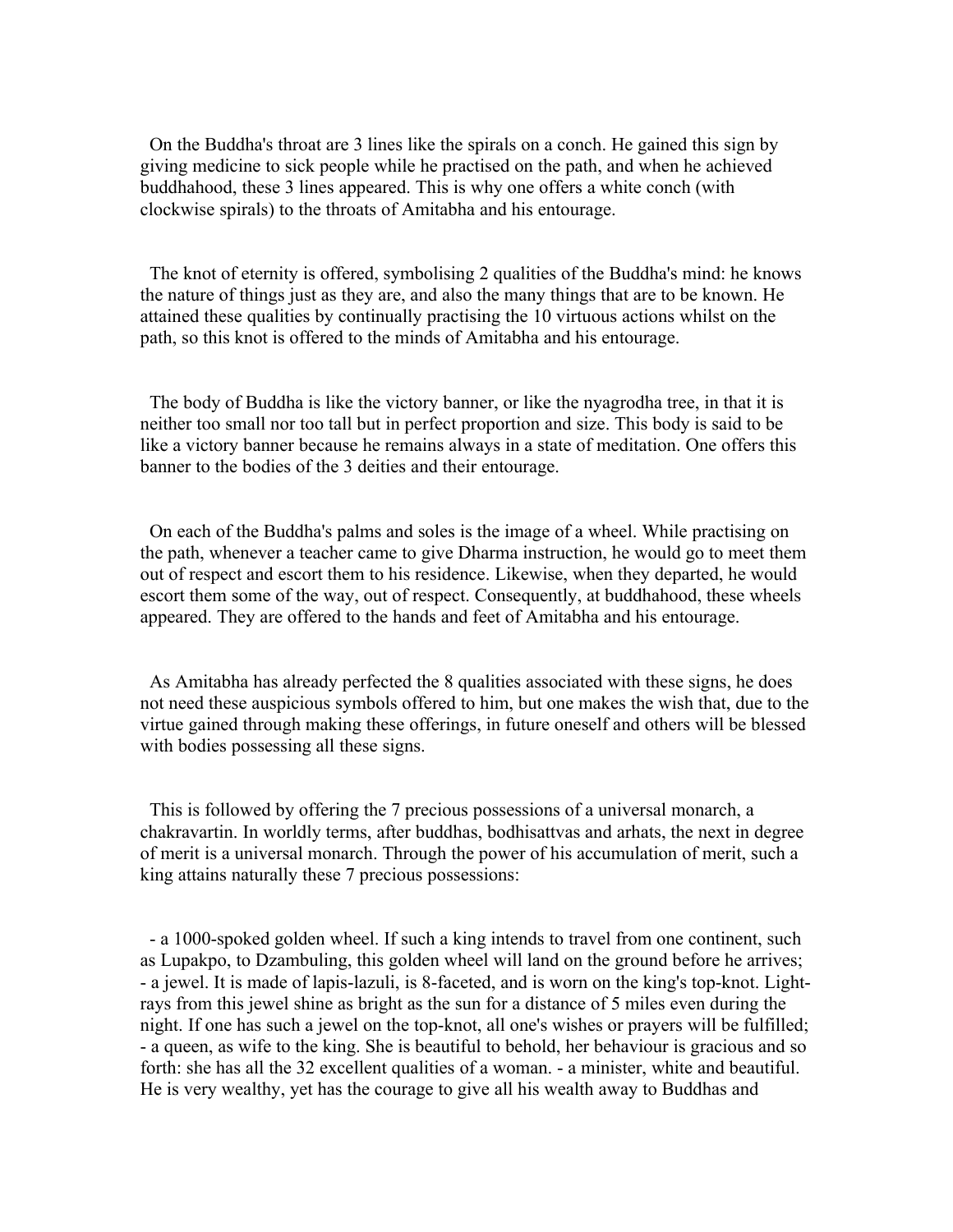Bodhisattvas as offerings, and to other beings as generosity. He is able to endure the hardships in giving away his wealth, so he also has great forbearance; - an elephant, as white as a snow-mountain in sunshine. When the king rides it, it has the power to fly through the sky; - the supreme horse: it is the colour of a peacock's neck, has a large tail and thick mane. It is so swift it can go around all the continents in one hour; - a general. He is very powerful, and through the power of his prayers or wishes all his enemies are pacified, so he never needs to fight wars.

 One offers these 7 precious possessions in order to become a chakravartin king in the future.

 There follows the offering of the Supreme Mountain and the continents. In the Kalachakra Tantra, the central mountain is described as round, whereas in the Abhidharma system it is described as square. Ultimately, they have no true reality. According to the scientific view, one sees this world and the central mountain as round with all the continents encircling it. Others see the world as flat, like a plate. The Buddha said that in the minds of different beings arise different appearances, on account of their individual karma, but ultimately none of this has any reality. One might think that there is only one world like this, but the buddhas have taught that there are millions of similar worlds, each with a supreme mountain and 4 continents, containing many forms of life.

 Before the creation of this world, there was just empty space, but beings were living in other worlds at that time. This empty space appeared as a world due to the karma of beings. First, a lot of air moved in this space for a long time, eventually becoming very solid, like a foundation or ground. The name for this is 'a double-vajra (or vajra-cross) of air'. Through beings' karma, above this ground appeared a cloud in space called 'the essence of gold'. A heavy rain fell from this cloud for a long time. As a result, on this vajra-cross of air an ocean appeared, called 'the peaceful, solid and permanent ocean' which was soft to the touch, cool and delicious. The air agitated the many particles of gold that were contained in this ocean, and they were brought together, to create the golden basis for the earth. When one makes the mandala-offering, one says: "The completely pure basis, the ground of gold". That part of the offering refers to this layer of gold.

 Through the karma of beings there appeared another cloud, called 'various jewels', and it rained for a long time, forming an ocean on this basis of gold. This is the water that people sail on, when travelling in a boat. As this ocean was agitated by the waves for a long time, all the particles of various jewels gathered together like foam on its surface, and gradually formed solid land, in the form of the central mountain, Mount Meru. In the Abhidharma system this mountain is described as square with 4 steps at the bottom, and its 4 sides are crystal (east), aquamarine (south), ruby (west) and gold (north). All the sediment of jewels left in the turbulent ocean came together and formed 7 mountain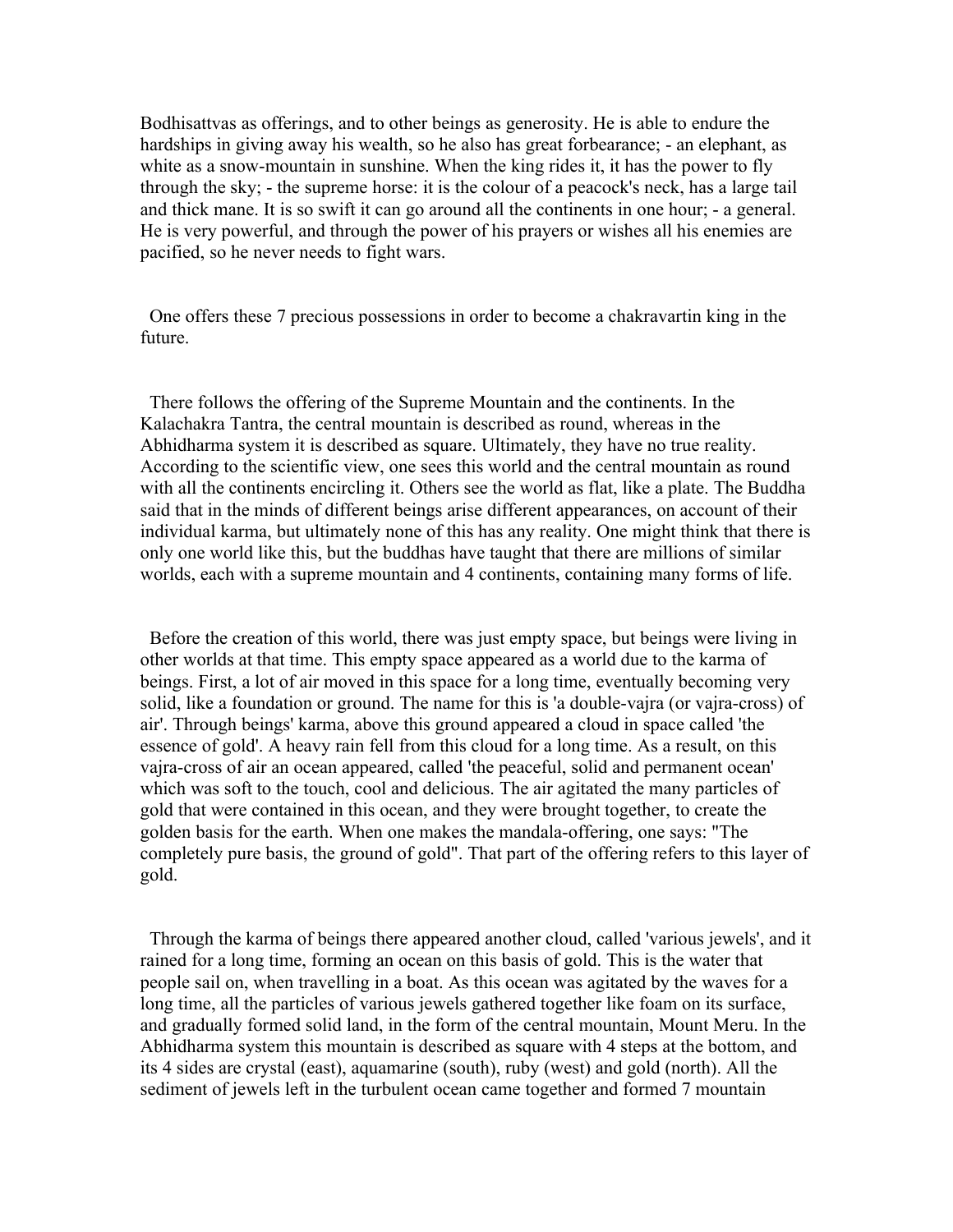ranges, encircling the central mountain, made of 7 different precious substances. Between each range (and between the central mountain and the ranges) is an 'ocean of joy', a total of 7 oceans.

 On top of Mount Meru appeared the city of Indra and the deities in the 'Heaven of 33'. Within this paradise is contained all the wealth and splendour of deities. In the 7 oceans that lie between the 7 mountain ranges, live the naga kings, and all their wealth is contained there. There are 12 continents around Mount Meru: the 4 main ones of Lupakpo, Dzambuling, Balangchö and Draminyen, each with 2 satellite continents. Apart from Ngayap, the land of the rakshasas, the other 11 are populated by humans, and all of their wealth and splendour are contained therein. When offering the mandala, all the wealth and splendour of the deities, humans and nagas from these paradises, continents and oceans is offered. Although Amitabha does not need these riches, they are offered to perfect one's dualistic accumulation of merit and the non-dualistic accumulation of wisdom. When one has perfectly completed these accumulations, one accomplishes one's own benefit, by attaining the state of dharmakaya, and the benefit of others, by manifesting the form-kayas.

 When offering vessels of deathless amrita, one prays for the attainment of the supreme accomplishment (siddhi), i.e. the realisation of mahamudra, and the ordinary accomplishments. Altogether there are 8 ordinary accomplishments, such as the 'eye medicine' with which one can see great distances, or see through the ground; 'fast legs', whereby one has the power of great speed; clairvoyance; miraculous hearing; miraculous sight, and so on.

 One offers a torma possessing the 100 flavours and the 5 pleasures of the senses, and also rakta, which is essentially an offering of red amrita. It seems, from the longer offering text, that rakta is an offering of blood, but there is not an actual offering of blood poured out. It also appears from the words in the text that the torma is actually made of flesh and blood, but it is only described this way in terms of what one is going to purify. In the longer offering text it says: "crunch the bones of anger and eat the flesh of ignorance, drink the blood of desire." In this way, one imagines these 3 mind-poisons are offered into the deities' mouths and eaten by them, thereby defeating the 3 kleshas.

 If one 'offers the anger', in this instance as amrita, the wisdom deity is not actually drinking some amrita. What happens is that thoughts of anger become defeated. Everyone has the 5 mind-poisons. The wisdom-deities have the 5 facets of ultimate wisdom, and by offering one's own mind-poison of anger it becomes transformed into 'mirror-like wisdom'. This is the meaning of the deity overcoming the mind-poison of anger.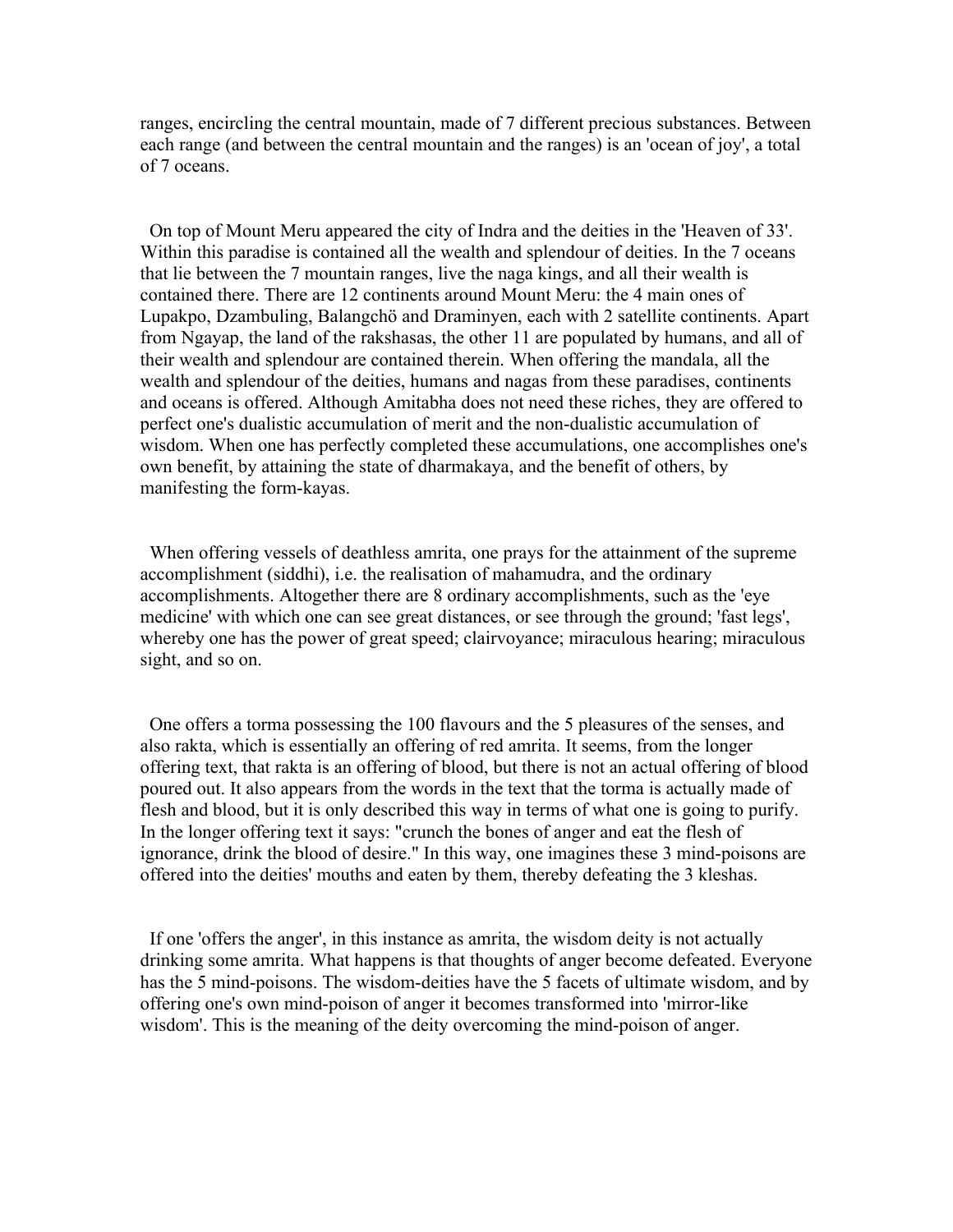Similarly, the ignorance of all beings is symbolised by the torma, and if that torma is offered to the deities, this ignorance can be pacified, diminished, and transformed into 'dharmadhatu wisdom'. The offering of rakta symbolises attachment and craving, which becomes pacified, and transformed into 'all-discriminating wisdom'. When pride, subsumed under the klesha of anger, is pacified, it is transmuted into the 'wisdom of equality'. When envy, included in the desire klesha, is pacified, it is transformed into 'allaccomplishing wisdom'. In summary, if one is offering amrita, torma and rakta to the deities, one should not just practise it merely on the basis of the words of the text, but one needs to understand the underlying meaning.

### Praises

 (11b) The dakinis render homage and sing praises to Amitabha, first to his Vajra Body, which is compared to Indra's body. In Indra's palace of 'Complete Victory,' in the 'Heaven of 33', the roof, ceilings, walls, and floors are all made of precious, reflecting jewels. Although Indra has only one body, his reflected image can be seen in every direction. Sometimes he's known as 'Indra of 100 bodies', as his body is like space, pervading everywhere by means of the reflections. That is the reason this example of 'a body like space' is given in the sadhana, as Amitabha is able to permeate all phenomena with his blessing.

 Anyone who has faith and trust in Amitabha is seen by him at all times, and if one speaks to him, he hears what is said. If one imagines that he is present in front of one, he is actually there, due to his compassion. With strong devotion, one will receive his blessing quickly. In spite of animals and fish having no faith in Amitabha, he still regards them all with his compassion, but they receive his blessing only gradually. Due to the nature of interdependence, if faith is present, blessing is received quickly, but if there is little or no faith, blessing is received gradually.

 In the Mahayana Uttara Tantra Shastra (translated as 'The Changeless Nature'), it is explained that even though there is only one moon in the sky, it is reflected many times in pools and oceans, in clear or dirty water. Just like that example, Amitabha's activity permeates everywhere. The dharmakaya appears everywhere, dependent on the clarity of one's mind. If the water is agitated, the moon will still reflect in it, but unclearly. It is the same with one's mind: if the mind is agitated, the dharmakaya is not clearly revealed. That concludes the praise and homage to the dharmakaya.

 Amitabha's speech is called Vajra Speech as it is unceasing. In terms of the quality of his speech, it is unequalled even by the sound of thunder, and also it is very beautiful, like melodious song or music. When the Buddha teaches, to those nearby his speech does not sound loud, but pleasant and clear, yet those listening far away can also hear it clearly. If one is listening to Amitabha's speech, it never sounds unpleasant, and it possesses 60 special qualities unmatched by melodious song. Rinpoché thinks that this is why the 2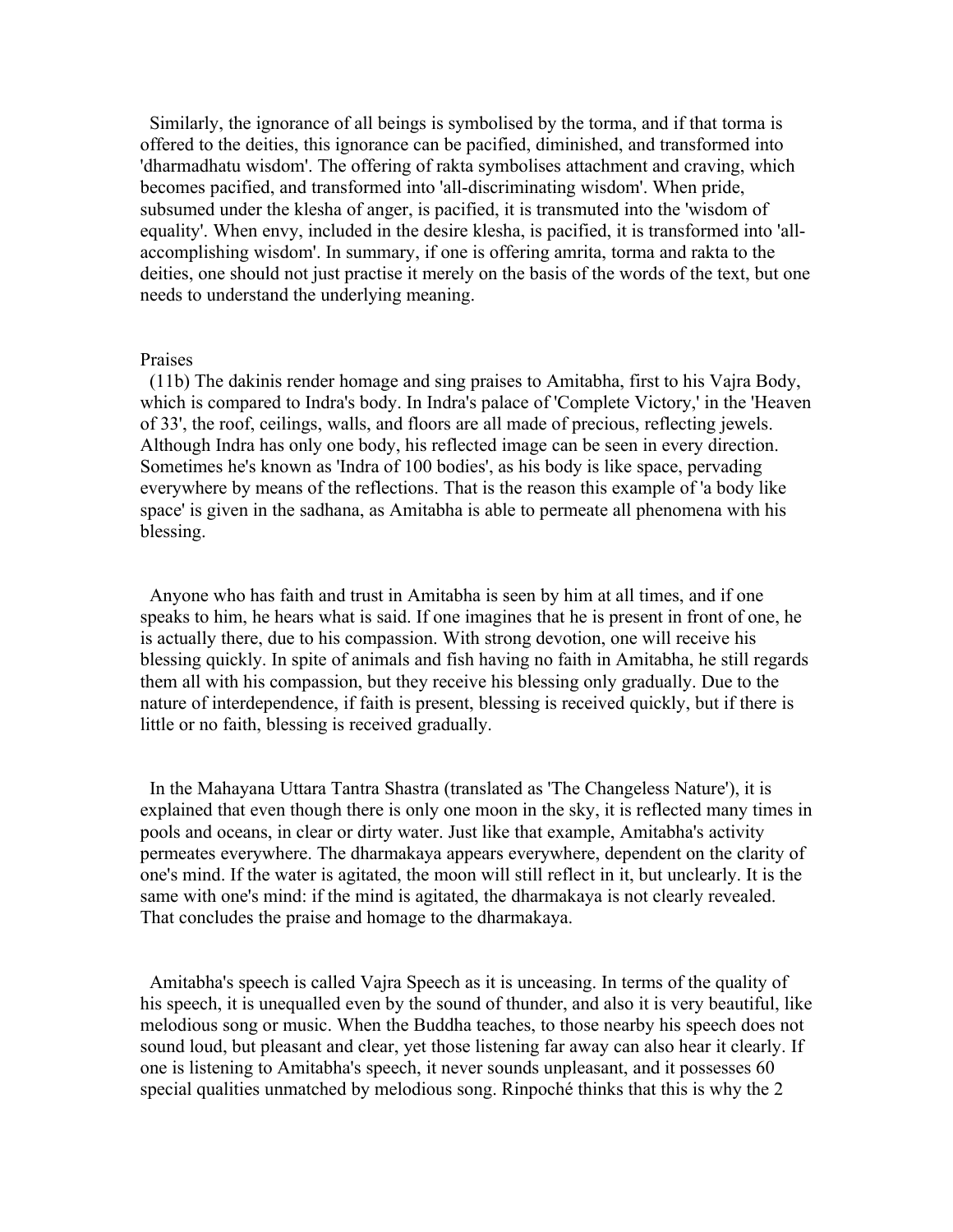examples, of his voice being unmatched by thunder and melodious song, are given in the sadhana. Out of compassion for all beings, Amitabha continually gives Dharma teachings. That is the praise and homage to the sambhogakaya.

 There follows a praise to Amitabha's Vajra Mind, which is endowed with the 2 qualities of knowing the nature of things just as they are, and the many things that are to be known. It is a mind that cares for the welfare of all beings continually with great compassion and impartiality. Even though Brahma is a lord of a thousand million worlds, and Indra is powerful and has great merit, their minds cannot equal the mind of a buddha. One pays homage to Amitabha's mind, residing in a nirmanakaya form. In the text, it describes Amitabha as nirmanakaya, sambhogakaya or dharmakaya. These 3 are simply different aspects of forms. Each kaya has 3 different facets. For example, the dharmakaya of dharmakaya is Buddha Samantabhadra; the sambhogakaya of dharmakaya is Vajradhara; the nirmanakayas of dharmakaya are the 5 lords of the buddha-families. So, Amitabha, as head of the Lotus family, is classified here as nirmanakaya. The dharmakaya of sambhogakaya is Vajradhara; the sambhogakaya of sambhogakaya is Vairochana Gangchentso; the nirmanakaya of sambhogakaya is Sakyamuni Buddha. The dharmakaya of nirmanakaya is Amitabha; the sambhogakaya of nirmanakaya is Chenrezig; the nirmanakaya of nirmanakaya is Guru Rinpoche. So, here, Amitabha is the dharmakaya.

### Confession and Purification

 One imagines the offering goddesses prostrating, and confessing any of the 10 unvirtuous actions that one has carried out physically, verbally or mentally. They merge back into the heart of oneself as Chenrezig. When confessing one's breakages of samaya, one needs to generate the 4 remedial powers: 1) feeling regret at former negative actions, realising they were harmful and should not have been done; 2) resolving not to commit such actions in the future; 3) the power of reliance or support: in this case, imagining Amitabha, Chenrezig, and Vajrapani in space before one, and, with them as a basis, one makes the confession; 4) the power of remedy: here it means reciting the mantra OM AMI DEWA HRIH. If all these 4 powers are complete, then even though the extent of one's negative actions might be comparable to the size of Mount Meru, they will be purified.

### Prayer

 There follows a prayer addressing Amitabha and his entourage. It says that with body, speech and mind one is devotedly praying for the supreme and ordinary accomplishments, and through receiving the blessing may one attain the level of Amitabha.

Visualisations for the Mantra Recitation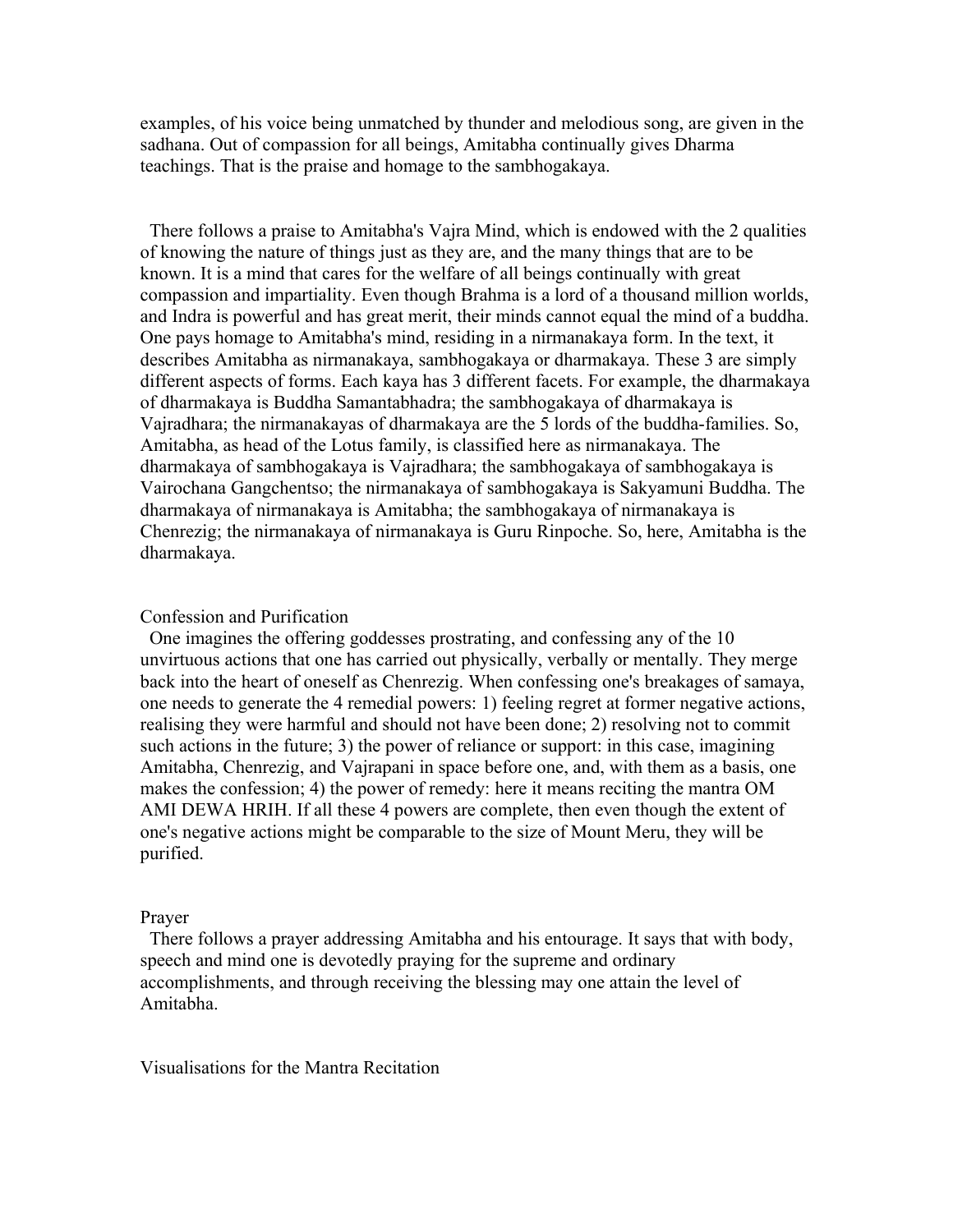Having concluded the visualisations for gathering the accumulations, the second part of the development stage involves reciting the mantra and visualising the deity. There are many different ways of developing the visualisation of Amitabha and his entourage: the deity can be complete in an instant of thought, or complete in 3 or 5 stages. From amongst these, here one adopts the visualisation that is complete in an instant. Generally, there are 3 aspects to the development stage: - clear appearance of the deity; - stable or strong pride; - mindfulness of purity.

 With regard to the clear appearance of the deity, one imagines Amitabha in front, and one focuses one-pointedly on him: first, his head mound, then his eyes, nose, mouth, ears and so on. Focus successively on all the bodily parts of the deity within the visualisation. If one is looking at the eyes or mouth, then one cannot, at the same time, imagine the head-mound, but that does not matter, as long as one is visualising one part. Imagine the upper part of his body, the lower part, his hands, the begging bowl. Direct the mind to his legs in vajra-posture, and his 3 Dharma-robes, the moon-disc, the lotus, the throne supported by peacocks, the bodhi tree.

 'Stable pride' or 'confidence' is to think: "This is truly Amitabha present in space before me." With regard to 'mindfulness of purity', the form taken by an ordinary being in this life is a result of karma accumulated in a former life. A deity's form, however, appears due to the qualities of buddhahood, from ultimate wisdom. One thinks that the appearances of the deities are not due to former karma.

 (13b) Imagine that one transforms oneself from being 2-arm Chenrezig to his 4-arm aspect. In one's heart is the whole of Déwachen, with Amitabha, the 2 Bodhisattvas, and millions of bodhisattvas and arhats. One imagines all this complete in one's heart. Within the heart of this Amitabha is a moon-disc, on which is a red HRIH, encircled by his mantra, OM AMI DEWA HRIH. The mantra faces outwards and turns clockwise, emitting 5-coloured lights that go upwards and come out from his urna hair, between the eyebrows, and then out through one's own urna hair into space, to all the buddha-realms.

 From the tips of these light-rays countless offerings appear, and are presented to the buddhas and bodhisattvas in the 10 directions. One thinks that all their power, compassion, and wisdom return in the form of light-rays that enter through one's urna hair, and through the urna hair of Amitabha in one's heart, back into his mantra. Think that one has received all the blessings of the buddhas.

 Again these light-rays go out, this time to all the 6 realms of beings, purifying all their bad karma and obscurations, which are the causes for their suffering. In this way, every being gains the good fortune to be born in Déwachen, in the future. Imagine that the whole outer world is transformed into Déwachen, and sentient beings become either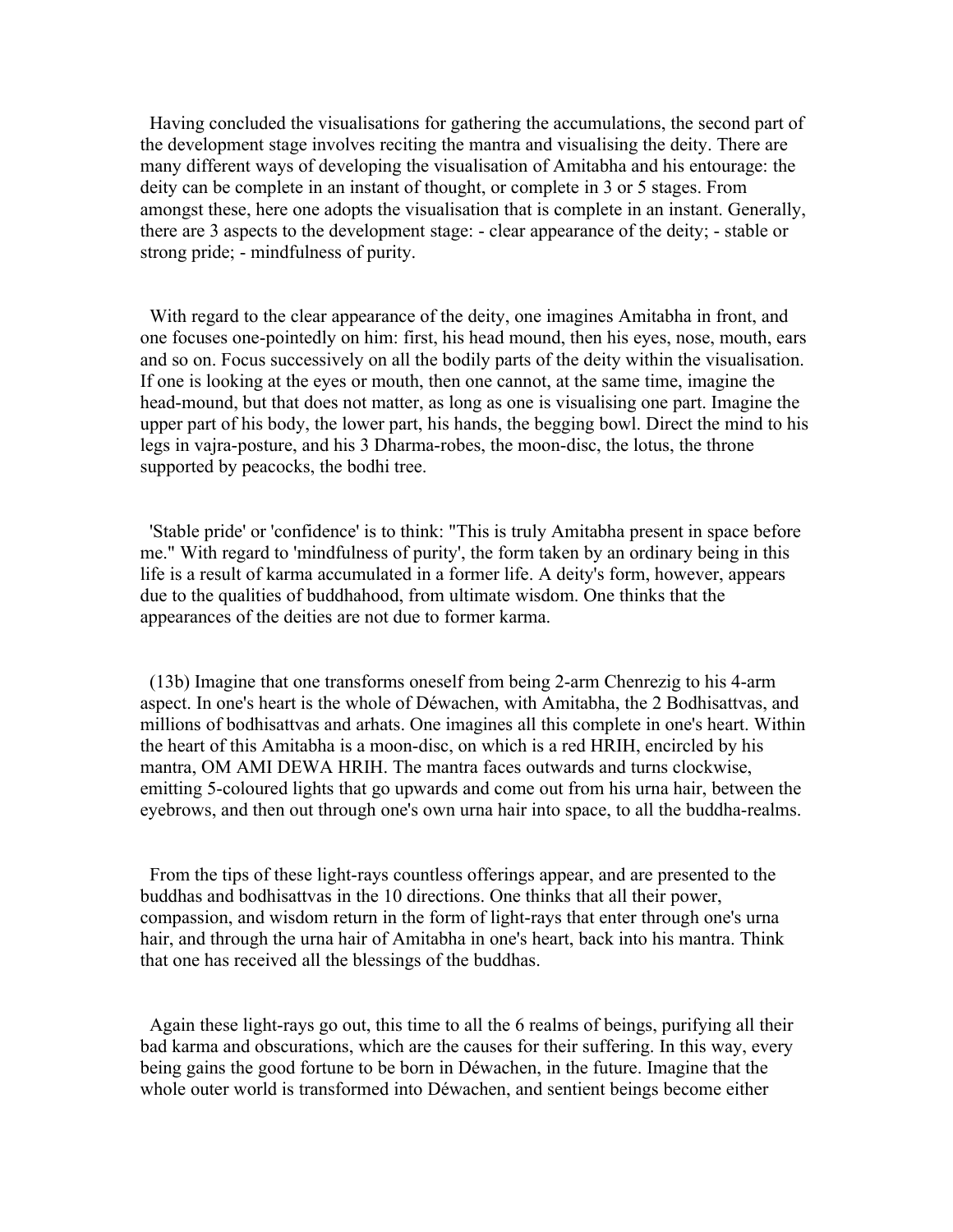Amitabha, or another of the dhyani buddhas, or one of their consorts, or a bodhisattva. From their mouths come the sounds of the mantra, which shake all the lower realms to their very depths, thus completely eliminating them. One thinks that all beings who have form, and also those who are formless (spirits and non-humans) attain the state of Amitabha.

 The mantra recited is "OM AMI DEWA HRIH". "AMI" means "limitless light" and "DEWA" means "deity". So the mantra means "deity of limitless light".

 In pujas, the visualisation normally practised is this one. It says in the abhidharma teachings, concerning group practice, that if people recite a mantra together with a mutual intention, as they are doing here every evening in Samye-Ling, then even though one person may recite only 1000 mantras, through everyone together completing 100 million mantras, each person who participates will gain the benefit of reciting the whole number of mantras.

 15a) This visualisation is practised after reciting Amitabha's 6-syllable mantra. First, from the HRIH in Amitabha's heart (within oneself as Chenrezig with 4 arms), a chain of red HRIH syllables emerges and exits from his mouth, going upwards to come out of one's own mouth. It enters the mouth of Amitabha in front, and descends to his heart, where it merges into the mantra circle, invoking his compassionate activity to accomplish the benefit of beings. From the mantra comes a chain of red HRIH syllables, which descends to go out through his navel, enters the navel of oneself as Chenrezig, and enters Amitabha's navel at one's heart. One thinks one has gained all the blessings and siddhis from Amitabha. This is called the visualisation 'like a circle of fire'.

 Secondly, in the space between one's mouth and Amitabha's mouth in the front visualisation, light-rays of 5 different colours radiate out from the chain of red HRIH syllables to go to the Amitabha residing in Déwachen. They merge into him, and please him as an offering to his body, speech and mind. From his body emanate countless large and small bodies of Amitabha; from his speech, countless mantras and HRIH syllables; from his mind emanate large and small 5-pronged red vajras. They all come like a swirling snowstorm, and merge into oneself as Chenrezig, into Amitabha in one's heart, and into the Amitabha visualised in front. For this visualisation, recite "HRIH" for the time one has available.

 16a) In the vase in front, imagine the whole of Déwachen, with Amitabha, Chenrezig, Vajrapani and their entourage. In the heart of the front-visualisation Amitabha and in the heart of the Amitabha in the vase is a moon-disc, on which stands a red HRIH encircled by the long 'dharani-mantra' of Amitabha, turning clockwise. Light-rays go out from this dharani, purifying all the bad karma and obscurations of every sentient being. From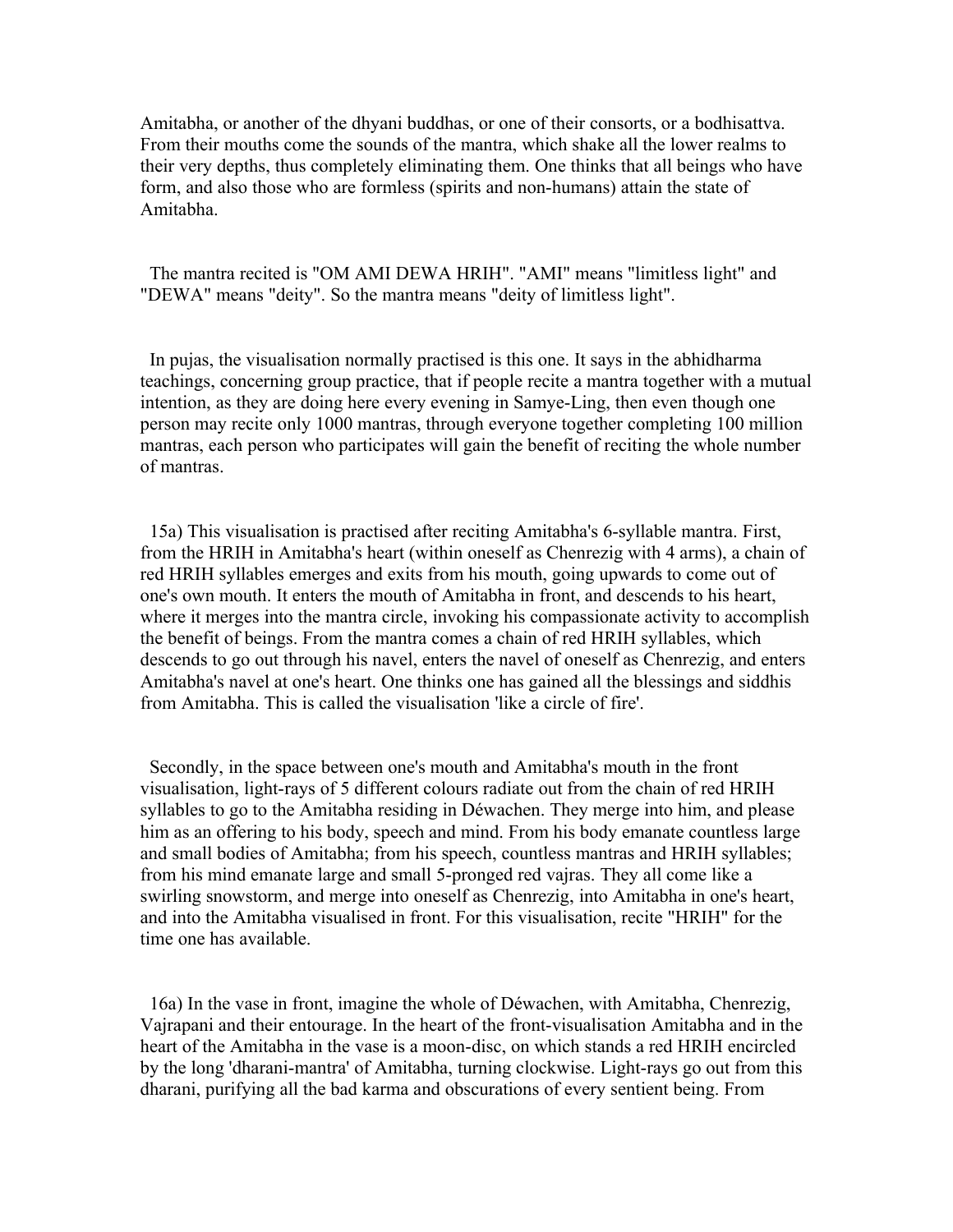Amitabha's body in the vase, amrita flows and fills the vase completely. For this visualisation, recite the long dharani, which was taught by the Buddha in the sutras.

 (16b) After the mantra recitation, one recites the 'Alphabet Prayer' and the 'Epitome of Interdependence' 3 times, followed by the 'Offering and Confession Prayer'.

The Concluding Practice

# Prayer of Good Wishes

 (17b) One recites a short prayer beginning: "OM DRUP-PAR JYURCHIK...", wishing to accomplish the vajra-body, speech, and mind of Amitabha. This is followed by a prayer of confession and the 100-syllable mantra. One confesses one's impure samadhi, incorrect recitation and any omissions.

#### Dissolving the Visualisation

 (19a) The whole front-visualisation of Amitabha and Déwachen dissolves into light, which subsequently merges into oneself as Chenrezig. One transforms into Amitabha. In the heart of oneself, as Amitabha, in an open lotus blossom is the whole of Déwachen, with Amitabha, Chenrezig and Vajrapani. Meditate that one is the union of clarity and emptiness.

#### 4) Prayer for Rebirth in Dewachen

 (19b) The 4th cause that prepares one for rebirth in Déwachen is the recitation of the Déwachen prayer. There are 3 versions: a long prayer, written by Karma Chagmé; a medium version called the "Shéja-ma" by the 5th Karmapa, Deshin Shekpa, and this short one from the "Nam Chö" by Minjur Dorjé:

 "E MA HO" - this expresses wonder and amazement at the realm of Déwachen and its inhabitants. Amitabha has wonderful, amazing qualities, and through the power of his prayers this realm has appeared. It has qualities superior to those of other buddha-realms. For example, even though there are buddha-realms in each of the 10 directions and also buddha-realms for every deity, in order to be born in any of these realms all one's bad karma and kleshas must have been purified. Once this has been done, then with the appropriate aspiration one can be reborn in the buddha-realm of one's wishes. In Déwachen, however, even if one's bad karma and obscurations have not been purified, but one wishes and prays to be born there, then one's wishes will be fulfilled. Déwachen has this quality because when Amitabha practised on the spiritual path he made the commitment that he would not achieve buddhahood unless it was possible that every being who wished to be born in his buddha-realm could be born there merely due to their wishes and prayers.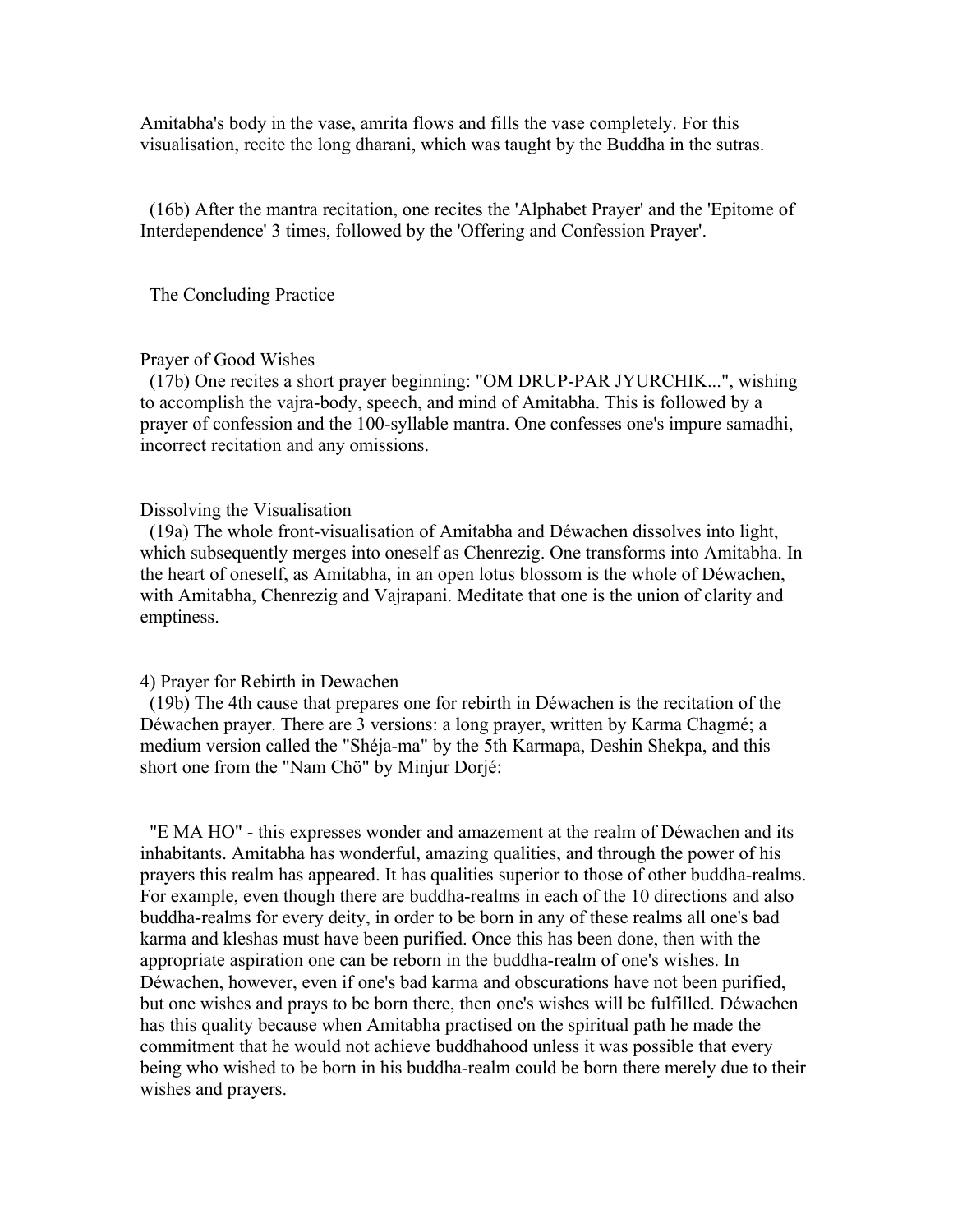Amitabha himself has wonderful qualities, such as, physically, the 32 major and 80 minor signs of a buddha. Light-rays radiate from his body to all buddha-realms. This is why he has the name "Öpamé", meaning "Immeasurable Light". The special quality of his speech is that he continually 'turns the wheel of Dharma' for all beings. His mind has 32 distinctive qualities, i.e. the 10 powers, 4 kinds of fearlessness and 18 distinctive qualities.

 On Amitabha's right is Chenrezig, the embodiment of the compassion of all buddhas. He acts to benefit all sentient beings until samsara is totally emptied. The manifestation of his body is the 1000-arm Chenrezig; the emanation of his speech is the 6-syllable mantra; the emanation of his mind is the 6-arm Mahakala; the emanations of his qualities are the yellow and white Dzambala; the emanations of his activity are the white and green Taras. Through these aspects, which make him superior to other bodhisattvas, he accomplishes the benefit of beings.

 On Amitabha's left is Vajrapani, who is the embodiment of the strength and power of all the buddhas. If one prays to him, he has the power to eliminate all one's 'maras' and hindrances. At the time of Sakyamuni, Vajrapani requested the tantric teachings, so he is the master of the tantras. His qualities and activity make him also superior to other bodhisattvas. Around Amitabha, Chenrezig and Vajrapani is an entourage of buddhas and bodhisattvas: those who have accomplished the levels of realisation (skt. bhumis) and have eliminated what needs to be eliminated, as well as those who are still practising on the spiritual path. The Déwachen prayer continues with "...as soon as I and others have departed from this life, may we be born directly in Déwachen, with none of the delay caused by another birth". To enter other buddha-realms, one needs to have complete purification. For those on the sravaka path, it may take thousands of kalpas of practice, and for pratyekabuddhas, hundreds of kalpas. If one practises the 4 classes of tantras, the path is much swifter, with correct application of the development and completion stages. The anuttara tantra is the most profound, and buddhahood can be attained in one lifetime.

 By praying to Amitabha for rebirth in Déwachen as soon as one dies, Amitabha will come to meet one in the bardo and one will go straight to the realm of Déwachen, with no obstacle such as taking another birth. As soon as one is reborn there, one will see Amitabha and receive teachings from him.

 "DÉGÉ DAGI MÖNLAM TAPADI..." - whatsoever good action is accomplished, one needs to make a wishing-prayer for rebirth in Déwachen, and to gather the 2 accumulations of virtue and insight. Through virtuous actions of body, speech and mind one gathers merit (dualistic merit) and through practising shamatta and vipassana, one gathers insight (non-dualistic wisdom). By means of these accumulations one will gain